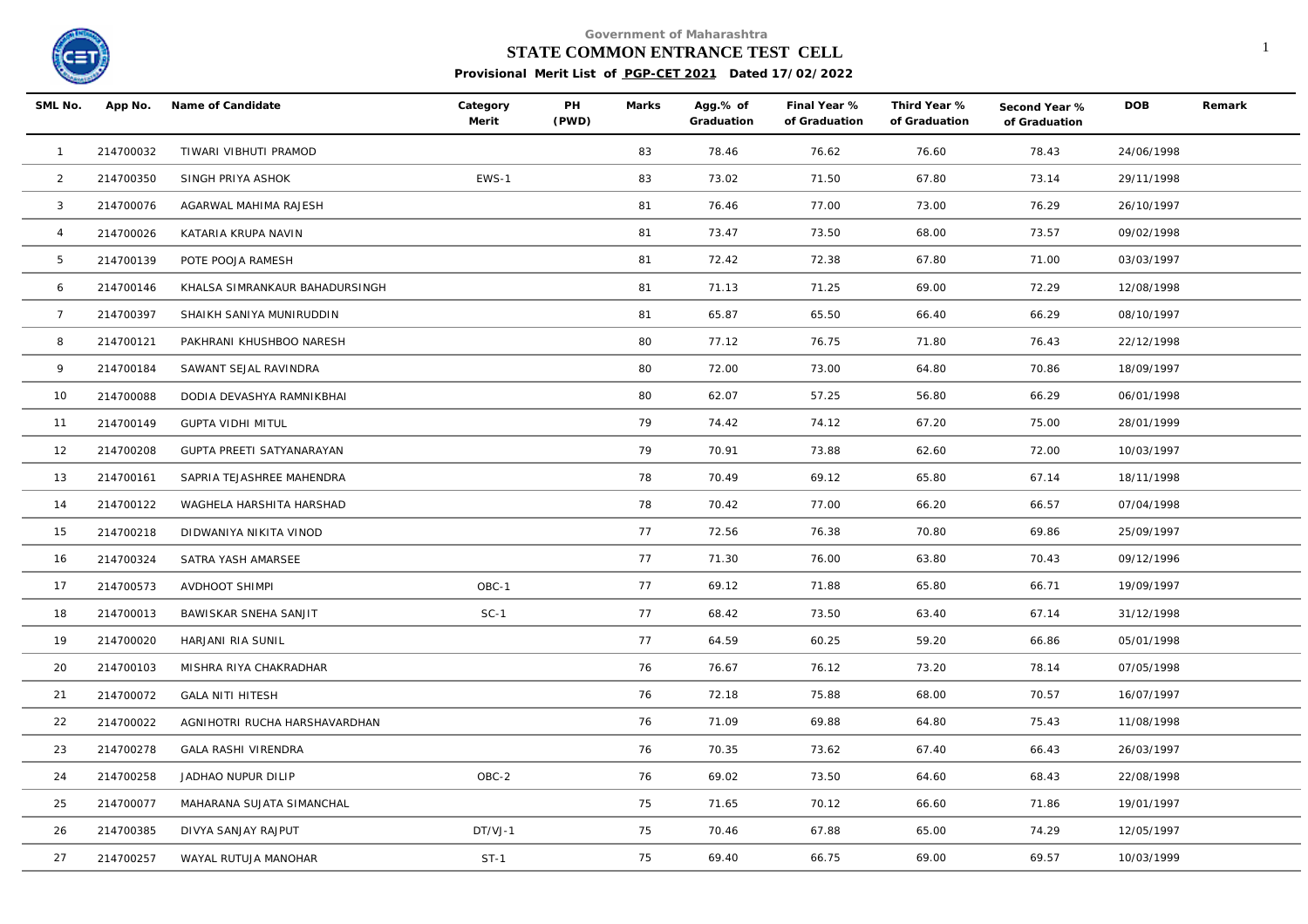

## **STATE COMMON ENTRANCE TEST CELL** 2

| SML No. |           | App No. Name of Candidate       | Category<br>Merit | PH<br>(PWD) | Marks | Agg.% of<br>Graduation | Final Year %<br>of Graduation | Third Year %<br>of Graduation | Second Year %<br>of Graduation | <b>DOB</b> | Remark |
|---------|-----------|---------------------------------|-------------------|-------------|-------|------------------------|-------------------------------|-------------------------------|--------------------------------|------------|--------|
| 28      | 214700219 | SHAIKH SUHAIL AHEMED GULAM      |                   |             | 75    | 67.59                  | 68.25                         | 65.40                         | 64.29                          | 10/03/1996 |        |
| 29      | 214700480 | THAPAR SIMRAN SHIV              |                   |             | 75    | 66.32                  | 65.38                         | 62.20                         | 67.86                          | 12/10/1997 |        |
| 30      | 214700041 | DEOPA TWINKLE NARESH            |                   |             | 74    | 73.89                  | 78.00                         | 69.20                         | 71.86                          | 23/08/1998 |        |
| 31      | 214700508 | CHAVAN TANVI AJAY               | NT 1 (NT-B)-1     |             | 74    | 68.32                  | 71.50                         | 63.80                         | 67.71                          | 01/08/1998 |        |
| 32      | 214700655 | CHHAJED PRANALI RAMESH          |                   |             | 73    | 74.63                  | 72.50                         | 72.00                         | 76.29                          | 09/05/1998 |        |
| 33      | 214700623 | PAREKH NIKEE MEHUL              |                   |             | 73    | 72.60                  | 68.38                         | 64.60                         | 73.14                          | 29/11/1997 |        |
| 34      | 214700008 | GOKLANI SHWETA PRADEEP          |                   |             | 73    | 71.58                  | 73.62                         | 69.20                         | 69.71                          | 08/12/1997 |        |
| 35      | 214700572 | JADHAV SIMRAN VIJAY             | $SC-2$            |             | 72    | 71.26                  | 71.75                         | 68.60                         | 73.29                          | 03/08/1998 |        |
| 36      | 214700199 | SARAF MANALI MANOJ              |                   |             | 72    | 70.60                  | 72.38                         | 65.60                         | 67.00                          | 12/06/1997 |        |
| 37      | 214700332 | NAYAK AYUSHREE SHRIKANT         |                   |             | 72    | 70.11                  | 71.88                         | 66.60                         | 69.14                          | 24/04/1998 |        |
| 38      | 214700182 | DOSHI DEVANSHI MUKESH           |                   |             | 72    | 69.31                  | 75.00                         | 67.00                         | 64.71                          | 06/10/1998 |        |
| 39      | 214700148 | KADAM AMRUTA RAVINDRA           |                   |             | 72    | 68.24                  | 66.62                         | 66.20                         | 68.86                          | 08/10/1998 |        |
| 40      | 214700395 | TAMBOLI ARSHIN                  | OBC-3             |             | 72    | 62.74                  | 66.62                         | 60.20                         | 60.14                          | 07/09/1998 |        |
| 41      | 214700525 | HIMANSHI BIPINKUMAR THAKER      |                   |             | 72    | 62.04                  | 61.75                         | 58.80                         | 60.00                          | 10/06/1997 |        |
| 42      | 214700191 | <b>GODBOLE SANIKA ATUL</b>      |                   |             | 71    | 73.44                  | 75.88                         | 70.00                         | 71.00                          | 09/05/1998 |        |
| 43      | 214700113 | MENDON SHREYA GANESH            |                   |             | 71    | 71.40                  | 73.25                         | 70.80                         | 68.43                          | 30/05/1998 |        |
| 44      | 214700267 | KULKARNI SHRIYA SATISH          |                   |             | 71    | 69.86                  | 71.88                         | 69.20                         | 68.00                          | 01/12/1998 |        |
| 45      | 214700178 | PRANJALI DWIVEDI                |                   |             | 71    | 68.74                  | 72.00                         | 69.80                         | 66.71                          | 29/05/1997 |        |
| 46      | 214700091 | SAHU ANANYA ANURUPA SUBRATA     |                   |             | 71    | 63.54                  | 62.00                         | 59.60                         | 62.86                          | 25/08/1997 |        |
| 47      | 214700194 | KAPADIA RIA ALOK                |                   |             | 70    | 76.39                  | 81.38                         | 72.00                         | 73.43                          | 20/08/1998 |        |
| 48      | 214700566 | DARSHANE APOORVA PURUSHOTTAM    |                   |             | 70    | 73.26                  | 76.50                         | 68.60                         | 76.57                          | 18/03/1994 |        |
| 49      | 214700604 | MANGAONKAR ADITEE SANTOSH       |                   |             | 70    | 72.84                  | 74.00                         | 64.40                         | 72.71                          | 17/07/1998 |        |
| 50      | 214700145 | <b>GODBOLE SHRUTI MAHESHRAO</b> | OBC-4             |             | 70    | 70.70                  | 71.75                         | 64.40                         | 70.57                          | 29/06/1999 |        |
| 51      | 214700160 | GANDHI SOUMYAA PURANJAY         |                   |             | 70    | 70.57                  | 71.00                         | 67.40                         | 71.14                          | 27/02/1998 |        |
| 52      | 214700134 | POOJA THAKKER                   |                   |             | 70    | 70.14                  | 73.12                         | 64.00                         | 70.71                          | 10/04/1998 |        |
| 53      | 214700381 | DOSHI PRACHI CHETAN             |                   |             | 70    | 69.86                  | 71.88                         | 60.20                         | 68.86                          | 24/12/1997 |        |
| 54      | 214700154 | KOLHE DIPIKA YASHWANT           | OBC-5             |             | 70    | 69.61                  | 76.88                         | 63.40                         | 67.43                          | 10/11/1997 |        |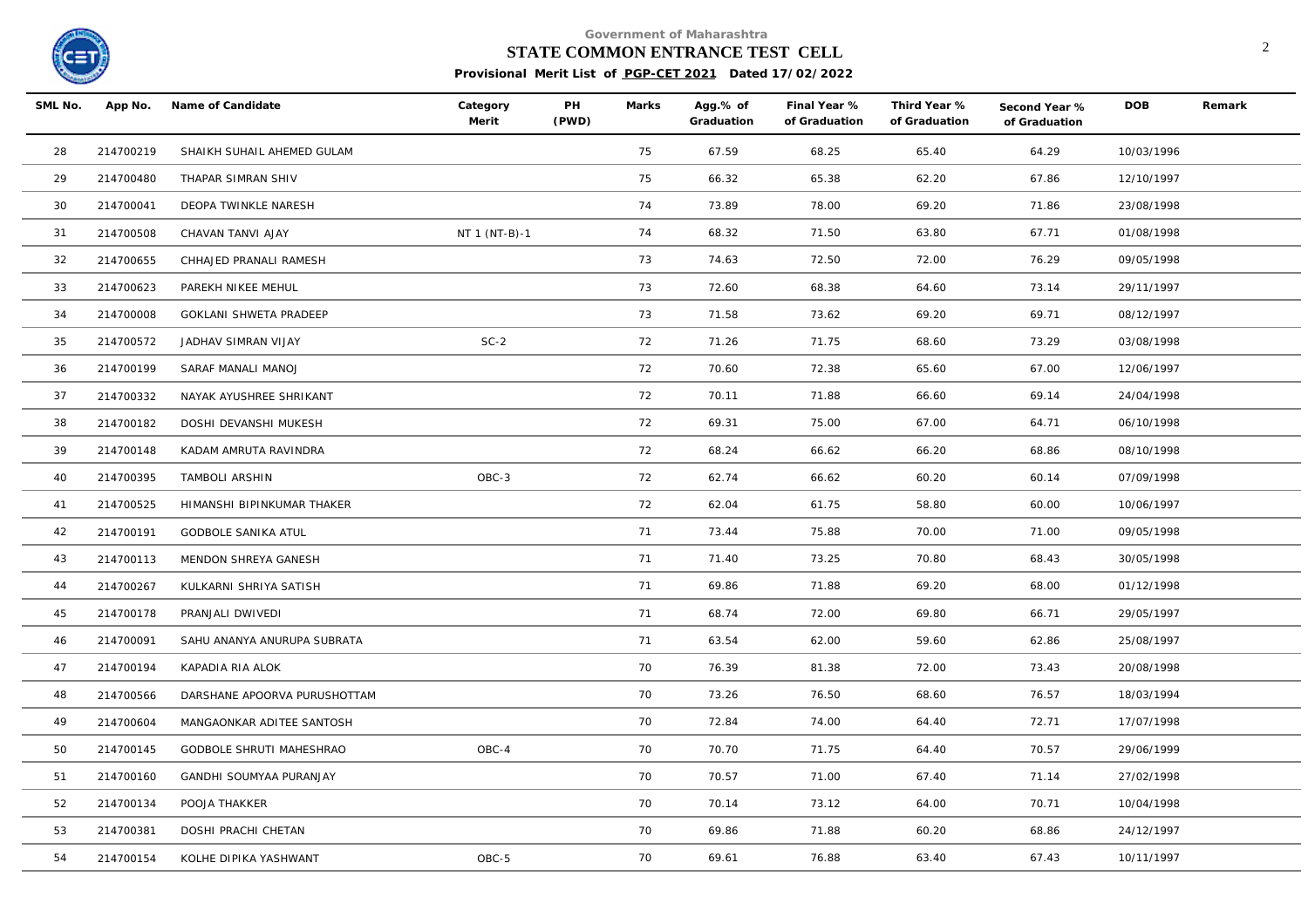

# **STATE COMMON ENTRANCE TEST CELL** 3

| SML No. |           | App No. Name of Candidate     | Category<br>Merit | PH<br>(PWD) | Marks | Agg.% of<br>Graduation | Final Year %<br>of Graduation | Third Year %<br>of Graduation | Second Year %<br>of Graduation | <b>DOB</b> | Remark |
|---------|-----------|-------------------------------|-------------------|-------------|-------|------------------------|-------------------------------|-------------------------------|--------------------------------|------------|--------|
| 55      | 214700067 | SHAH KRIPA SAGAR              |                   |             | 70    | 69.12                  | 68.88                         | 68.80                         | 67.14                          | 15/05/1998 |        |
| 56      | 214700165 | BHANGE ASHISH ASHOKRAO        | OBC-6             |             | 70    | 62.60                  | 66.25                         | 58.40                         | 61.14                          | 04/06/1995 |        |
| 57      | 214700594 | TOSHNIWAL ANJALI DINESH       |                   |             | 70    | 62.46                  | 62.12                         | 58.60                         | 63.29                          | 06/12/1994 |        |
| 58      | 214700295 | DARDA PALAK PRADEEPKUMAR      |                   |             | 69    | 76.77                  | 80.25                         | 76.40                         | 74.57                          | 23/10/1998 |        |
| 59      | 214700503 | AIL VINEETA GOPAL             |                   |             | 69    | 72.46                  | 72.88                         | 67.00                         | 71.29                          | 07/03/1996 |        |
| 60      | 214700039 | SINGH KOMAL RAMBAHADUR        |                   |             | 69    | 71.61                  | 73.88                         | 70.60                         | 65.57                          | 04/07/1997 |        |
| 61      | 214700060 | THAKUR SHIVANI DEEPAK         | OBC-7             |             | 69    | 69.47                  | 73.00                         | 65.40                         | 66.14                          | 09/02/1998 |        |
| 62      | 214700375 | AKANKSHA YOGESHWAR DEKATE     | OBC-8             |             | 69    | 67.44                  | 76.12                         | 64.00                         | 61.43                          | 09/09/1997 |        |
| 63      | 214700335 | BHONDVE ARPITA ARUN           |                   |             | 69    | 67.02                  | 69.25                         | 66.20                         | 63.00                          | 09/08/1998 |        |
| 64      | 214700640 | BARDE ONKAR VISHNU            |                   |             | 69    | 66.28                  | 69.88                         | 63.40                         | 66.71                          | 25/05/1998 |        |
| 65      | 214700057 | GORE GANESH SUKHDEV           | NT 2 (NT-C)-1     |             | 69    | 62.70                  | 63.88                         | 55.80                         | 67.00                          | 12/03/1997 |        |
| 66      | 214700660 | VIRALI SHAH                   |                   |             | 68    | 73.35                  | 77.00                         | 69.50                         | 73.67                          | 05/02/1998 |        |
| 67      | 214700259 | PAWASKAR ADITI SANJAY         |                   |             | 68    | 73.30                  | 73.50                         | 69.40                         | 74.86                          | 20/02/1999 |        |
| 68      | 214700118 | GHADSE SIMRAN SURESH          |                   |             | 68    | 69.81                  | 72.57                         | 63.67                         | 70.33                          | 14/04/1997 |        |
| 69      | 214700100 | RAGHAWANI KHUSHBU RAMESH      |                   |             | 68    | 69.40                  | 72.88                         | 61.80                         | 65.29                          | 28/01/1998 |        |
| 70      | 214700114 | ROSHANI RAJKUMAR AJMERA       |                   |             | 68    | 69.30                  | 70.75                         | 68.00                         | 70.00                          | 20/07/1998 |        |
| 71      | 214700374 | BATUL ASGARALI DHINOJWALA     |                   |             | 68    | 68.07                  | 69.25                         | 62.40                         | 67.43                          | 28/02/1998 |        |
| 72      | 214700512 | GHADGE SHRADDHA DNYANESHWAR   |                   |             | 68    | 67.47                  | 66.75                         | 65.20                         | 67.57                          | 26/10/1997 |        |
| 73      | 214700094 | WARIK NIDHI PRADIP            | OBC-9             |             | 68    | 66.49                  | 67.75                         | 60.60                         | 66.29                          | 13/04/1997 |        |
| 74      | 214700380 | DALVI RUCHA SHRINIVAS         |                   |             | 68    | 66.41                  | 68.88                         | 61.00                         | 64.43                          | 02/04/1997 |        |
| 75      | 214700010 | KHAN FAIZAAN IQBAL            |                   |             | 68    | 63.40                  | 63.00                         | 63.60                         | 62.86                          | 10/08/1998 |        |
| 76      | 214700690 | VASYANI MAHIMA SHEWAK KANCHAN |                   |             | 67    | 73.57                  | 72.25                         | 68.00                         | 77.50                          | 14/11/1998 |        |
| 77      | 214700123 | KOKANE SHEETAL GANESH         | $SC-3$            |             | 67    | 73.29                  | 77.12                         | 65.80                         | 74.00                          | 27/10/1997 |        |
| 78      | 214700137 | DIVYASHRI RADHAKRISHNAN       |                   |             | 67    | 72.49                  |                               | 72.20                         | 70.29                          | 17/09/1998 |        |
| 79      | 214700151 | RATHOD PRAJAKTA BABURAO       | DT/VJ-2           |             | 67    | 70.91                  | 75.62                         | 68.20                         | 66.86                          | 09/03/1997 |        |
| 80      | 214700620 | MIRZA INSHRAH ILYAS           |                   |             | 67    | 70.60                  | 76.88                         | 74.40                         | 63.57                          | 01/01/1999 |        |
| 81      | 214700269 | GUJARATHI NIKUNJA SNEHALKUMAR | EWS-2             |             | 67    | 70.42                  | 70.62                         | 67.20                         | 66.00                          | 17/09/1998 |        |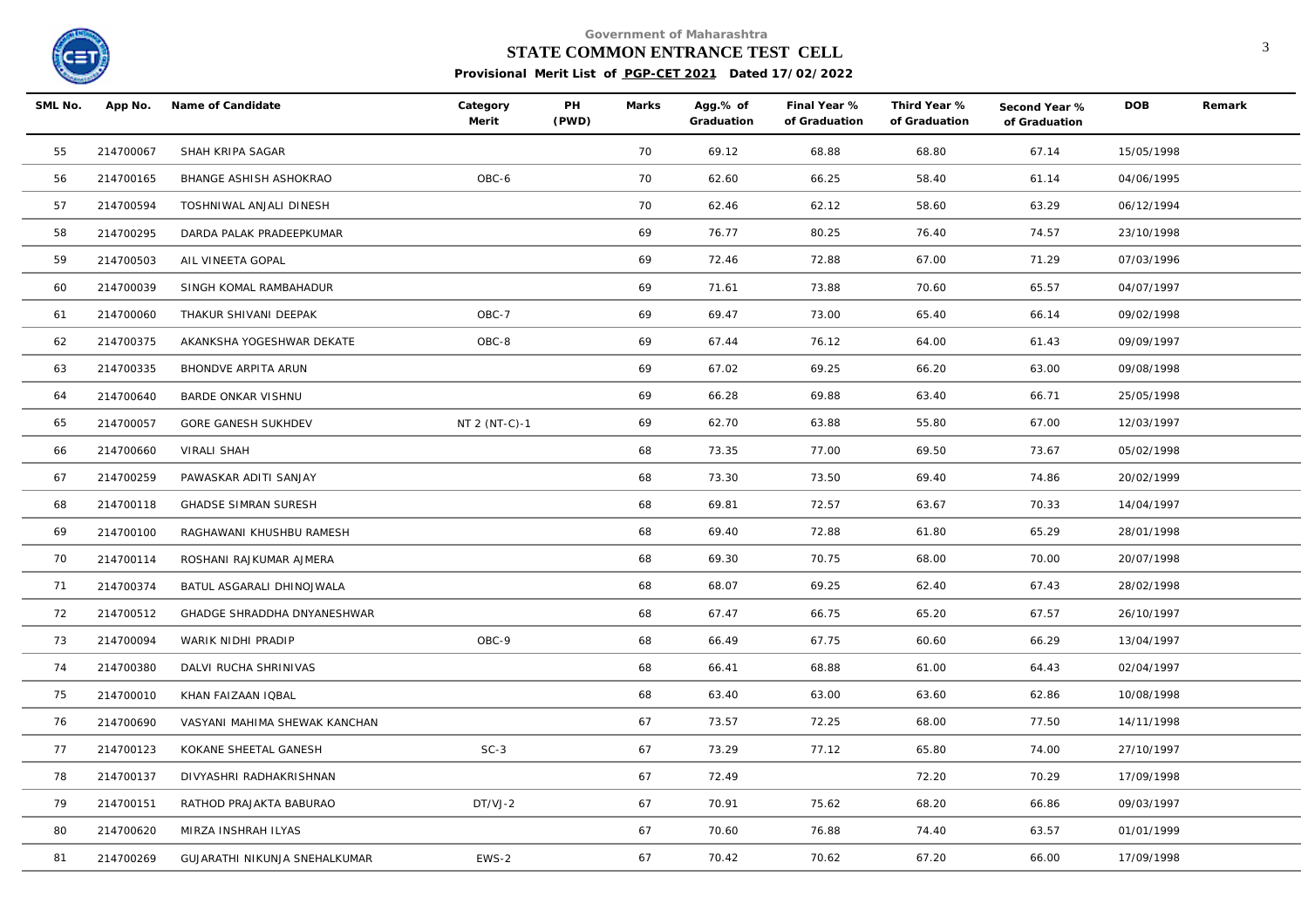

#### **STATE COMMON ENTRANCE TEST CELL** 4

| SML No. |           | App No. Name of Candidate  | Category<br>Merit | PH<br>(PWD) | Marks | Agg.% of<br>Graduation | Final Year %<br>of Graduation | Third Year %<br>of Graduation | Second Year %<br>of Graduation | DOB        | Remark |
|---------|-----------|----------------------------|-------------------|-------------|-------|------------------------|-------------------------------|-------------------------------|--------------------------------|------------|--------|
| 82      | 214700070 | RATHOD DIPEEKA DAYARAM     | DT/VJ-3           |             | 67    | 62.91                  | 61.50                         | 59.60                         | 65.43                          | 03/05/1997 |        |
| 83      | 214700086 | KATHAR AMOL PRAKASH        | <b>OBC-10</b>     |             | 67    | 61.30                  | 61.75                         | 56.60                         | 66.43                          | 23/03/1996 |        |
| 84      | 214700420 | VORA DHARMIN KETAN         |                   |             | 67    | 58.56                  | 60.00                         | 56.60                         | 60.14                          | 19/07/1997 |        |
| 85      | 214700028 | KALANTRI VIDHI MAHESH      |                   |             | 66    | 78.67                  | 81.00                         | 74.80                         | 76.57                          | 04/05/1998 |        |
| 86      | 214700352 | SHIWANGI KUMAR             |                   |             | 66    | 75.51                  | 81.25                         | 69.40                         | 71.57                          | 18/07/1997 |        |
| 87      | 214700112 | AGASHE MANIK DILIP         |                   |             | 66    | 73.40                  | 73.38                         | 65.00                         | 76.86                          | 20/12/1997 |        |
| 88      | 214700192 | SANGANI KOMAL ANIL         |                   |             | 66    | 71.75                  | 68.88                         | 70.00                         | 73.00                          | 24/06/1998 |        |
| 89      | 214700386 | YADAV POOJA INDRAJEET      |                   |             | 66    | 71.16                  | 74.00                         | 68.20                         | 73.43                          | 08/01/1998 |        |
| 90      | 214700692 | SEEBA.                     |                   |             | 66    | 67.26                  | 66.88                         | 67.20                         | 67.86                          | 02/10/1996 |        |
| 91      | 214700576 | THAKKAR SALONI NILESH      |                   |             | 66    | 65.75                  | 66.25                         | 63.60                         | 70.29                          | 23/04/1998 |        |
| 92      | 214700144 | KHOT NIKITA RAJIV          |                   |             | 66    | 65.19                  | 72.00                         | 56.20                         | 59.29                          | 24/10/1998 |        |
| 93      | 214700336 | ATHOLE YUVRAJ NILKANTH     | $SC-4$            |             | 66    | 64.56                  | 64.00                         | 62.20                         | 63.43                          | 17/07/1997 |        |
| 94      | 214700418 | PATHAK JAYA PRAKASH        |                   |             | 65    | 73.89                  | 77.38                         | 68.80                         | 71.29                          | 03/03/1997 |        |
| 95      | 214700093 | DAMLE AMAR SIDDHARTH       | $SC-5$            |             | 65    | 73.47                  | 77.25                         | 70.80                         | 70.86                          | 09/06/1998 |        |
| 96      | 214700359 | PATEL RIYA BHARATBHAI      |                   |             | 65    | 72.10                  | 77.38                         | 68.60                         | 66.71                          | 21/01/1998 |        |
| 97      | 214700435 | AAYUSHI SHAH               |                   |             | 65    | 71.96                  | 78.50                         | 68.80                         | 72.29                          | 22/02/1999 |        |
| 98      | 214700083 | MORE VAISHNAVI VIKAS       |                   |             | 65    | 70.32                  | 71.00                         | 66.60                         | 74.14                          | 21/12/1998 |        |
| 99      | 214700240 | PATWA JHANVI AMIT          |                   |             | 65    | 70.18                  | 71.75                         | 66.00                         | 71.71                          | 24/11/1998 |        |
| 100     | 214700611 | NAINA KADBE                | $SC-6$            |             | 65    | 69.54                  | 70.50                         | 62.40                         | 69.29                          | 13/10/1997 |        |
| 101     | 214700271 | KSHIRSAGAR SHRADDHA HEMANT |                   |             | 65    | 69.19                  | 67.25                         | 67.60                         | 67.00                          | 02/11/1996 |        |
| 102     | 214700044 | ATHWALE REEMA MOHAN        | <b>OBC-11</b>     |             | 65    | 68.95                  | 69.25                         | 61.40                         | 71.00                          | 21/05/1997 |        |
| 103     | 214700341 | PATIL RATIKA RAJESH        | <b>OBC-12</b>     |             | 65    | 68.63                  | 68.75                         | 66.60                         | 64.29                          | 01/11/1997 |        |
| 104     | 214700656 | DHURI SIDDHI KISHOR        |                   |             | 65    | 67.93                  | 64.38                         | 63.80                         | 68.33                          | 10/08/1990 |        |
| 105     | 214700016 | PRIYA GUPTA                |                   |             | 65    | 65.37                  | 68.25                         | 59.40                         | 66.57                          | 15/12/1997 |        |
| 106     | 214700043 | SHAIKH SIMRAN YUSUF        |                   |             | 65    | 63.90                  | 62.38                         | 64.80                         | 66.29                          | 19/01/1998 |        |
| 107     | 214700545 | MISHAL NIDHI ANANT         | NT 1 (NT-B)-2     |             | 65    | 62.84                  | 65.88                         | 59.00                         | 64.86                          | 21/01/1998 |        |
| 108     | 214700274 | MHATRE RAJ ASHOK           | OBC-13            |             | 65    | 61.69                  | 64.25                         | 66.46                         | 59.00                          | 14/09/1996 |        |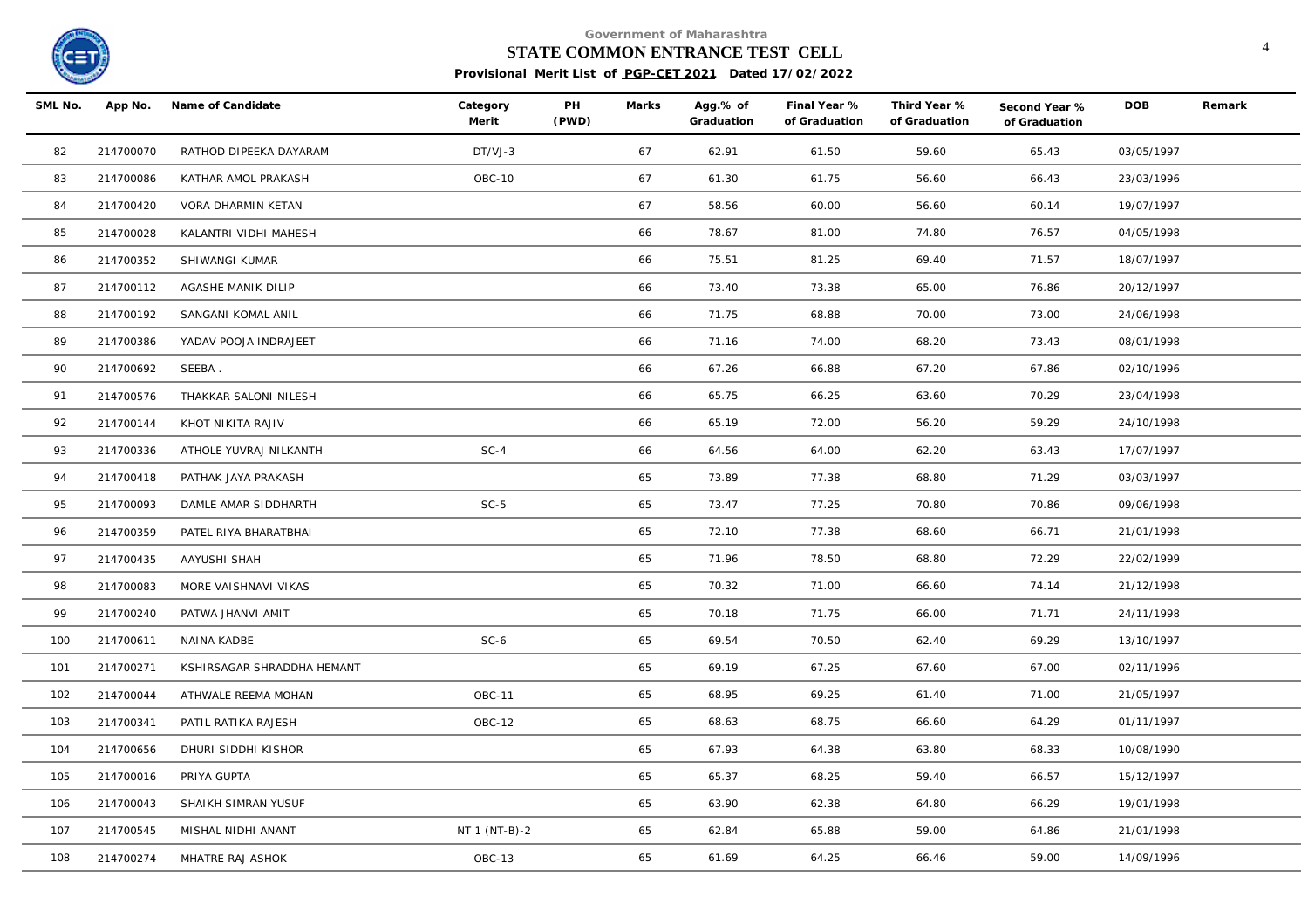

#### **STATE COMMON ENTRANCE TEST CELL** 5

| SML No. | App No.   | Name of Candidate            | Category<br>Merit | PH<br>(PWD) | Marks | Agg.% of<br>Graduation | Final Year %<br>of Graduation | Third Year %<br>of Graduation | Second Year %<br>of Graduation | <b>DOB</b> | Remark |
|---------|-----------|------------------------------|-------------------|-------------|-------|------------------------|-------------------------------|-------------------------------|--------------------------------|------------|--------|
| 109     | 214700695 | SARANGKAR KOMAL RAMCHANDRA   | $SC-7$            |             | 65    | 61.22                  | 65.25                         | 55.40                         | 58.86                          | 26/09/1995 |        |
| 110     | 214700434 | PRIYANKA RATHOD              | $DT/VJ-4$         |             | 65    | 60.46                  | 62.62                         | 59.20                         | 60.57                          | 22/04/1998 |        |
| 111     | 214700027 | SARDA ANKIT JAGDISH          |                   |             | 65    | 59.65                  | 60.25                         | 53.80                         | 58.71                          | 16/12/1996 |        |
| 112     | 214700034 | SHRADDHA VIJAY DHARMADHIKARI | OBC-14            |             | 65    | 56.80                  | 58.20                         | 59.00                         | 56.00                          | 24/05/1996 |        |
| 113     | 214700426 | MEHTA AARYA HEMANTKUMAR      |                   |             | 64    | 72.52                  | 75.50                         | 73.00                         | 71.29                          | 23/05/1998 |        |
| 114     | 214700417 | KOTHALE SHREYA MILIND        |                   |             | 64    | 71.86                  | 72.50                         | 71.00                         | 71.43                          | 01/03/1998 |        |
| 115     | 214700157 | KHANDAGALE MRUNMAYEE PRAKASH |                   |             | 64    | 70.70                  | 71.88                         | 65.80                         | 72.71                          | 15/08/1996 |        |
| 116     | 214700682 | GODBOLE DEEPANKAR PARIJAT    |                   |             | 64    | 70.67                  | 71.62                         | 67.40                         | 68.29                          | 19/11/1997 |        |
| 117     | 214700181 | JOSHI REVATI ABHIJIT         |                   |             | 64    | 70.04                  | 71.50                         | 68.60                         | 67.43                          | 23/06/1999 |        |
| 118     | 214700519 | ZANWAR RUPA JAGDISH          |                   |             | 64    | 69.65                  | 67.00                         | 65.80                         | 65.57                          | 10/04/1999 |        |
| 119     | 214700343 | GHONGDE RUDRAKSHI RUPESH     | OBC-15            |             | 64    | 69.58                  | 75.88                         | 64.00                         | 66.71                          | 21/05/1998 |        |
| 120     | 214700461 | MANE MANASI GIRISH           |                   |             | 64    | 68.32                  | 70.75                         | 62.80                         | 69.14                          | 27/03/1997 |        |
| 121     | 214700276 | HATWAR PRIYANKA PRABHU       | OBC-16            |             | 64    | 67.82                  | 75.38                         | 66.60                         | 66.71                          | 11/09/1997 |        |
| 122     | 214700405 | MS. THORAVE POONAM SHANKAR   |                   |             | 64    | 67.36                  | 69.12                         | 67.85                         | 67.00                          | 20/12/1998 |        |
| 123     | 214700251 | KAMBLE ANUSHKA NITIN         | NT 1 (NT-B)-3     |             | 64    | 65.73                  | 66.25                         | 66.77                         | 67.00                          | 29/06/1999 |        |
| 124     | 214700398 | RAKHI RAMRAJ JAJU            |                   |             | 64    | 65.58                  | 72.00                         | 62.40                         | 64.00                          | 01/02/1997 |        |
| 125     | 214700394 | POOJA ANIL GAIKWAD           | $SC-8$            |             | 64    | 65.58                  | 69.50                         | 62.00                         | 67.14                          | 26/06/1996 |        |
| 126     | 214700399 | SANGLE DIPIKA PRAKASH        | OBC-17            |             | 64    | 63.23                  | 67.00                         | 54.20                         | 63.29                          | 09/07/1998 |        |
| 127     | 214700038 | WARKHEDE NEHA SANJAY         | OBC-18            |             | 63    | 73.79                  | 75.00                         | 71.40                         | 72.71                          | 29/03/1998 |        |
| 128     | 214700676 | KOMAL SANTOSH BHOIR          | OBC-19            |             | 63    | 71.73                  | 75.71                         | 65.17                         | 72.83                          | 29/08/1999 |        |
| 129     | 214700248 | NANOTI SASHRIKA HARSHVARDHAN |                   |             | 63    | 71.44                  | 76.12                         | 68.00                         | 68.00                          | 08/09/1998 |        |
| 130     | 214700342 | PARKAR SAFOORA SHABBIR AHMED |                   |             | 63    | 69.23                  | 73.75                         | 63.20                         | 63.71                          | 07/10/1997 |        |
| 131     | 214700213 | JUNEJA GURPREET BALJIT       |                   |             | 63    | 69.23                  | 70.50                         | 68.40                         | 71.14                          | 05/09/1998 |        |
| 132     | 214700362 | MOHITE SHRADDHA PRAVIN       | OBC-20            |             | 63    | 66.91                  | 63.50                         | 60.40                         | 69.43                          | 26/10/1998 |        |
| 133     | 214700344 | KULKARNI MUGDHA SURESH       |                   |             | 63    | 66.74                  | 64.75                         | 65.20                         | 65.43                          | 18/08/1997 |        |
| 134     | 214700304 | CHOPADE SHAMAL DAGDU         |                   |             | 63    | 66.63                  | 74.00                         | 62.60                         | 65.14                          | 16/09/1997 |        |
| 135     | 214700568 | SHETTY SHRUTI UDAY           |                   |             | 63    | 65.29                  | 69.12                         | 62.00                         | 67.71                          | 07/05/1998 |        |
|         |           |                              |                   |             |       |                        |                               |                               |                                |            |        |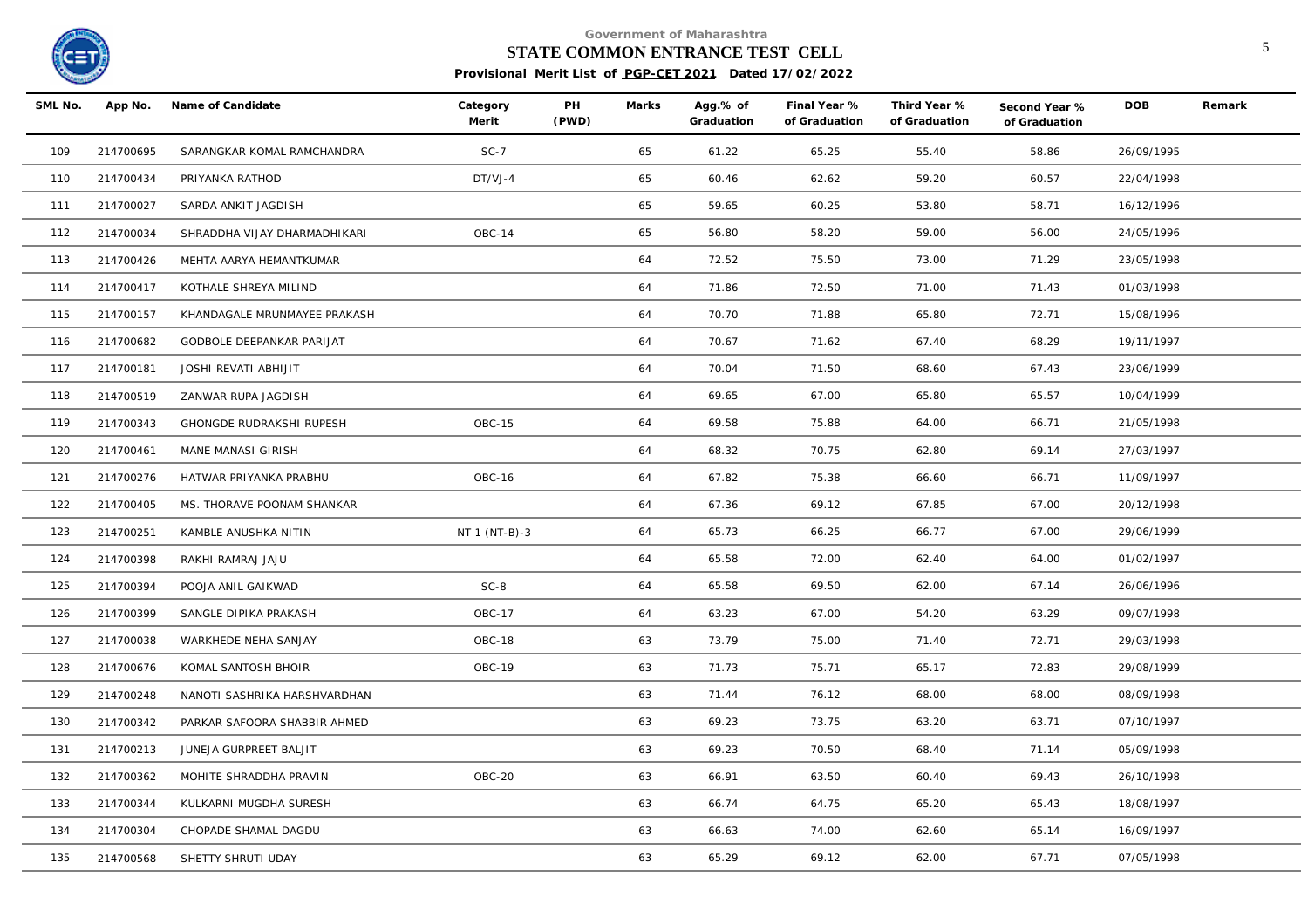

#### **STATE COMMON ENTRANCE TEST CELL** 6

| SML No. | App No.   | Name of Candidate              | Category<br>Merit | PH<br>(PWD) | Marks | Agg.% of<br>Graduation | Final Year %<br>of Graduation | Third Year %<br>of Graduation | Second Year %<br>of Graduation | <b>DOB</b> | Remark |
|---------|-----------|--------------------------------|-------------------|-------------|-------|------------------------|-------------------------------|-------------------------------|--------------------------------|------------|--------|
| 136     | 214700481 | <b>GANDHI KUJA BHAVESH</b>     |                   |             | 63    | 64.63                  | 68.62                         | 59.20                         | 63.00                          | 04/04/1998 |        |
| 137     | 214700116 | SMRUTI GHANSHYAM PATKI         |                   |             | 63    | 64.28                  | 62.88                         | 61.60                         | 65.57                          | 30/09/1998 |        |
| 138     | 214700073 | NIRANKARI SANJANA SATYAPAL     |                   |             | 63    | 63.75                  | 65.75                         | 58.40                         | 63.00                          | 21/11/1998 |        |
| 139     | 214700391 | CHANDANE RAKHEE ASHOK          | OBC-21            |             | 63    | 61.86                  | 64.00                         | 61.40                         | 56.86                          | 10/08/1995 |        |
| 140     | 214700170 | BEDREKAR MOHD ATIK AIJAZ AHMED |                   |             | 63    | 58.60                  | 56.62                         | 55.20                         | 59.43                          | 19/07/1995 |        |
| 141     | 214700082 | MUDHALIAR PRABHAT SUKUMAR      |                   |             | 62    | 71.61                  | 72.50                         | 67.80                         | 69.00                          | 29/10/1998 |        |
| 142     | 214700301 | DARWARE MADHURA RAJESH         | OBC-22            |             | 62    | 68.98                  | 67.00                         | 68.80                         | 70.71                          | 08/03/1999 |        |
| 143     | 214700307 | AGRAWAL DIVYA PRAMOD           |                   |             | 62    | 68.91                  | 67.25                         | 65.20                         | 67.86                          | 04/05/1997 |        |
| 144     | 214700150 | TAHALRAMANI URJA MUKESH        |                   |             | 62    | 68.82                  | 70.25                         | 65.00                         | 67.43                          | 09/10/1998 |        |
| 145     | 214700048 | SHAH POOJA AJAY                |                   |             | 62    | 68.70                  | 69.50                         | 63.00                         | 68.71                          | 02/01/1998 |        |
| 146     | 214700249 | DALVI MRUDULA ARUN             |                   |             | 62    | 68.34                  | 69.12                         | 70.00                         | 69.00                          | 24/02/1999 |        |
| 147     | 214700210 | <b>GANDHI NETAL MANOJ</b>      | EWS-3             |             | 62    | 67.65                  | 70.12                         | 63.40                         | 68.14                          | 06/10/1997 |        |
| 148     | 214700203 | KHAN AL HUMERA MUQEEM YAR      |                   |             | 62    | 66.85                  | 67.30                         | 66.59                         | 66.32                          | 10/11/1998 |        |
| 149     | 214700174 | BHAKARE ASMITA NARESHCHANDRA   | OBC-23            |             | 62    | 65.61                  | 70.62                         | 60.80                         | 65.00                          | 26/09/1997 |        |
| 150     | 214700588 | SAHIL ZAINULABEDIN BHAISAHEB   |                   |             | 62    | 58.74                  | 60.62                         | 58.60                         | 58.43                          | 15/07/1994 |        |
| 151     | 214700275 | KHAIRNAR SAYALI BHAGCHAND      |                   |             | 61    | 73.86                  | 73.00                         | 74.40                         | 68.57                          | 03/01/1998 |        |
| 152     | 214700202 | KALE VAISHNAVI DHARMENDRA      | OBC-24            |             | 61    | 71.51                  | 72.25                         | 67.00                         | 72.71                          | 30/10/1998 |        |
| 153     | 214700309 | LAJURKAR VAISHNAVI GOPALRAO    | OBC-25            |             | 61    | 71.26                  | 71.75                         | 68.40                         | 69.57                          | 10/04/1998 |        |
| 154     | 214700025 | DESHPANDE AISHWARYA PRAVIN     |                   |             | 61    | 70.49                  | 67.12                         | 66.00                         | 72.14                          | 12/08/1998 |        |
| 155     | 214700687 | OSWAL PURVA DILIP              |                   |             | 61    | 70.25                  | 69.12                         | 65.80                         | 76.00                          | 14/03/1998 |        |
| 156     | 214700244 | MANKAR SHRUTI VIJAY            | OBC-26            |             | 61    | 70.04                  | 71.25                         | 64.40                         | 71.14                          | 15/07/1997 |        |
| 157     | 214700117 | SAMRUDDHI SUNIL KANDHARKAR     |                   |             | 61    | 69.59                  | 70.62                         | 70.00                         | 71.00                          | 05/11/1998 |        |
| 158     | 214700243 | FERNANDES LYNN                 |                   |             | 61    | 68.56                  | 70.62                         | 61.60                         | 68.43                          | 15/09/1998 |        |
| 159     | 214700590 | AISHWARYA SHRIKRISHNA PORE     | OBC-27            |             | 61    | 68.21                  | 61.25                         | 66.80                         | 70.43                          | 27/02/1998 |        |
| 160     | 214700104 | DUPARE PRAJAKTA ONKAR          | $SC-9$            |             | 61    | 67.96                  | 66.62                         | 64.00                         | 68.14                          | 11/09/1997 |        |
| 161     | 214700297 | GADODIYA AKSHATA MAHABIR       | EWS-4             |             | 61    | 67.93                  | 70.50                         | 67.80                         | 66.00                          | 16/01/1998 |        |
| 162     | 214700012 | AMBADE MONIKA ASHOK            | OBC-28            |             | 61    | 67.51                  | 71.62                         | 65.20                         | 67.86                          | 14/05/1997 |        |
|         |           |                                |                   |             |       |                        |                               |                               |                                |            |        |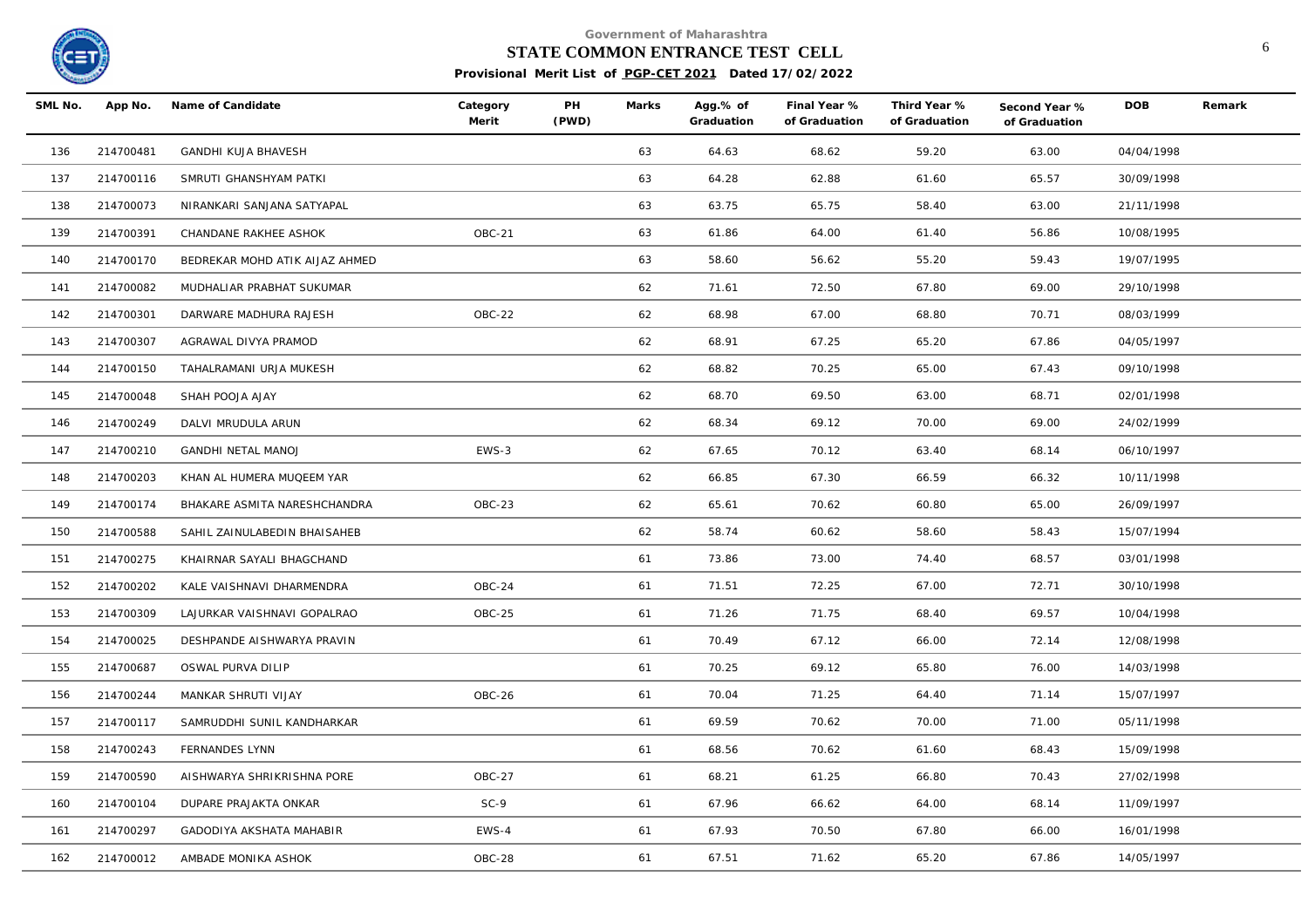

# **STATE COMMON ENTRANCE TEST CELL** <sup>7</sup>

| SML No. | App No.   | Name of Candidate          | Category<br>Merit | PH<br>(PWD) | Marks | Agg.% of<br>Graduation | Final Year %<br>of Graduation | Third Year %<br>of Graduation | Second Year %<br>of Graduation | <b>DOB</b> | Remark |
|---------|-----------|----------------------------|-------------------|-------------|-------|------------------------|-------------------------------|-------------------------------|--------------------------------|------------|--------|
| 163     | 214700416 | SHARMA TRIPTI MAHAVIR      |                   |             | 61    | 67.19                  | 64.62                         | 67.00                         | 68.29                          | 15/04/1998 |        |
| 164     | 214700302 | DASHARATHE DIPALI SAKHARAM |                   |             | 61    | 66.07                  | 70.50                         | 67.40                         | 61.43                          | 19/10/1998 |        |
| 165     | 214700135 | GOKHRU MANALI KISHOR       |                   |             | 61    | 65.40                  | 64.38                         | 62.20                         | 63.14                          | 09/12/1998 |        |
| 166     | 214700217 | MEHTA ISHA PANKAJKUMAR     |                   |             | 61    | 64.80                  | 63.58                         | 59.56                         | 65.08                          | 14/05/1988 |        |
| 167     | 214700110 | VANU BHARWANI              |                   |             | 61    | 64.31                  | 65.75                         | 60.20                         | 63.14                          | 05/03/1998 |        |
| 168     | 214700665 | INGAVALE SHREYAS SUDHAKAR  |                   |             | 61    | 63.26                  | 63.00                         | 61.60                         | 65.57                          | 15/09/1998 |        |
| 169     | 214700239 | GAIKWAD STUTI NAVNATH      |                   |             | 61    | 60.91                  | 57.38                         | 57.40                         | 62.86                          | 06/05/1998 |        |
| 170     | 214700351 | <b>GUPTE TANVI AMOL</b>    |                   |             | 61    | 59.58                  | 62.12                         | 55.40                         | 55.43                          | 19/12/1998 |        |
| 171     | 214700478 | SINGH SANJANA DEVENDRA     |                   |             | 60    | 74.35                  | 79.50                         | 71.40                         | 72.14                          | 16/04/1997 |        |
| 172     | 214700119 | SONANI POONAM VISHWANATH   | OBC-29            |             | 60    | 70.97                  | 66.62                         | 68.80                         | 72.43                          | 22/02/1997 |        |
| 173     | 214700326 | PATHAK SIDDHI SATISH       |                   |             | 60    | 69.89                  | 73.50                         | 67.40                         | 66.00                          | 01/07/1998 |        |
| 174     | 214700055 | KULKARNI KAJOL RAJESH      |                   |             | 60    | 67.66                  | 70.00                         | 69.08                         | 68.67                          | 15/07/1998 |        |
| 175     | 214700047 | RUJUTA NITIN DEODHAR       |                   |             | 60    | 67.23                  | 66.88                         | 69.20                         | 67.57                          | 09/09/1998 |        |
| 176     | 214700373 | CHAUDHARY JYOTI ANOD       |                   |             | 60    | 67.16                  | 65.50                         | 61.60                         | 67.00                          | 28/06/1999 |        |
| 177     | 214700580 | KATE RIDDHI CHANDRASHEKHAR |                   |             | 60    | 66.95                  | 73.75                         | 62.00                         | 64.71                          | 15/12/1998 |        |
| 178     | 214700357 | JANGID PRIYANKA RAMGOPAL   |                   |             | 60    | 66.81                  | 66.25                         | 65.00                         | 69.00                          | 09/08/1997 |        |
| 179     | 214700092 | TRIMUKHE AHILYA SUDARSHAN  | SC-10             |             | 60    | 65.72                  | 71.25                         | 62.40                         | 65.57                          | 04/11/1998 |        |
| 180     | 214700068 | DAPTARE VAISHNAVI SUNIL    | OBC-30            |             | 60    | 65.26                  | 65.38                         | 62.80                         | 61.86                          | 11/04/1997 |        |
| 181     | 214700412 | CHILWANT SAKSHI RAMESHWAR  | OBC-31            |             | 60    | 65.19                  | 69.62                         | 60.00                         | 63.57                          | 06/07/1998 |        |
| 182     | 214700506 | BURNWAL SHRESHTHI PRAMOD   |                   |             | 60    | 63.96                  | 66.88                         | 55.60                         | 63.86                          | 25/10/1997 |        |
| 183     | 214700256 | KULKARNI PRANJALI RAVINDRA |                   |             | 60    | 63.93                  | 63.38                         | 65.40                         | 66.14                          | 19/07/1998 |        |
| 184     | 214700030 | SHUKLA SONAL ARUN          |                   |             | 60    | 63.86                  | 66.75                         | 62.80                         | 60.71                          | 11/05/1997 |        |
| 185     | 214700159 | KASHID NEHA ARVIND         |                   |             | 60    | 63.63                  | 65.88                         | 62.46                         | 61.50                          | 01/09/1998 |        |
| 186     | 214700406 | PAWAR ANUSHREE MOHANRAO    | OBC-32            |             | 60    | 63.30                  | 65.88                         | 61.20                         | 62.57                          | 08/10/1997 |        |
| 187     | 214700548 | AKANKSHA KIRANKUMAR SHAH   |                   |             | 60    | 62.36                  | 63.38                         | 58.80                         | 62.00                          | 23/05/1997 |        |
| 188     | 214700654 | PRASAD B. RISALDAR         |                   |             | 60    | 62.35                  | 65.62                         | 54.40                         | 62.00                          | 13/03/1999 |        |
| 189     | 214700591 | THAKARE EESHA ASHWIN       |                   |             | 60    | 62.04                  | 63.38                         | 60.60                         | 61.57                          | 01/10/1998 |        |
|         |           |                            |                   |             |       |                        |                               |                               |                                |            |        |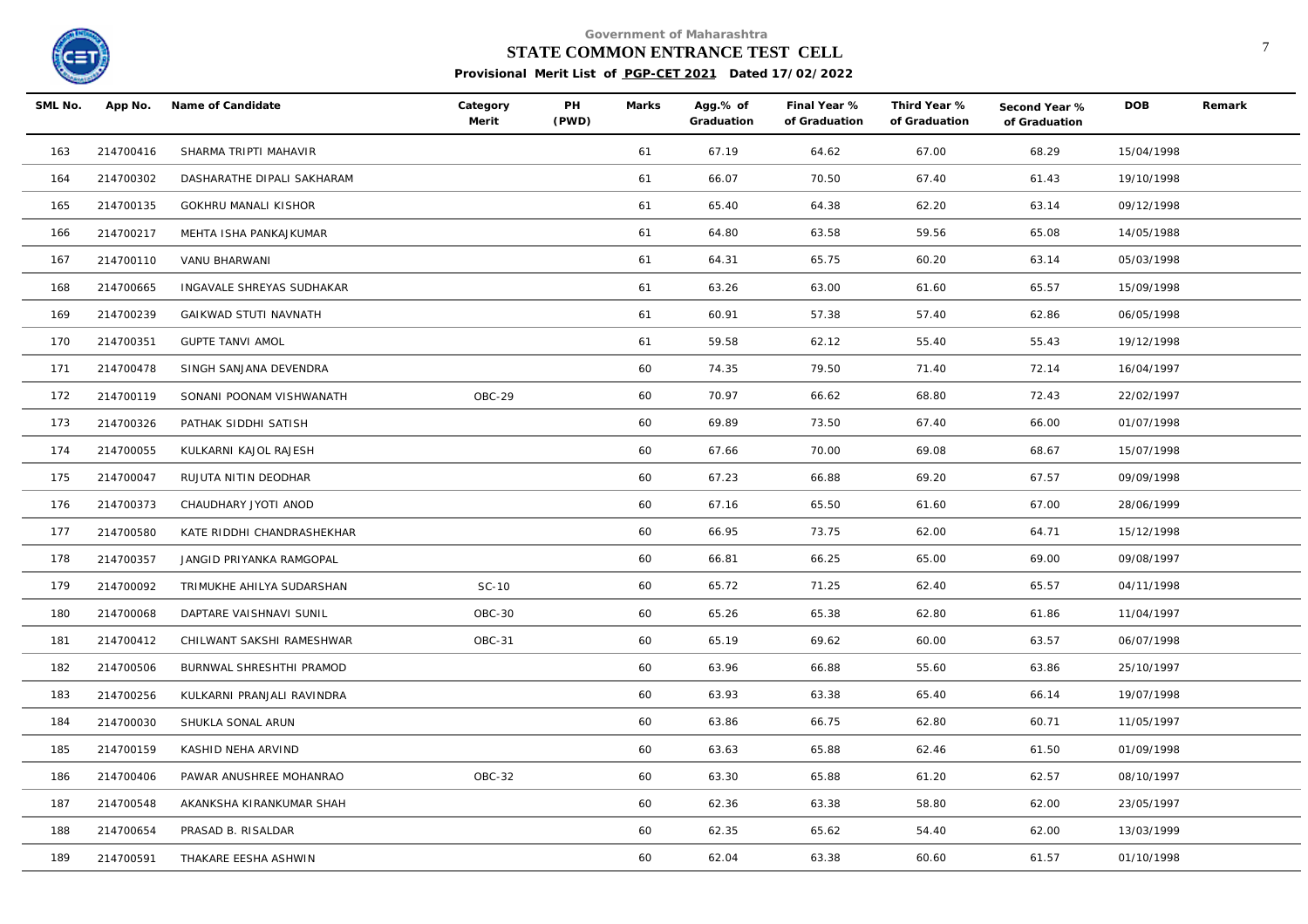

#### **STATE COMMON ENTRANCE TEST CELL** 8

| SML No. | App No.   | Name of Candidate                | Category<br>Merit | PH<br>(PWD) | Marks | Agg.% of<br>Graduation | Final Year %<br>of Graduation | Third Year %<br>of Graduation | Second Year %<br>of Graduation | <b>DOB</b> | Remark |
|---------|-----------|----------------------------------|-------------------|-------------|-------|------------------------|-------------------------------|-------------------------------|--------------------------------|------------|--------|
| 190     | 214700099 | SHUBHANGI SANJAY AGARWAL         |                   |             | 60    | 61.89                  | 63.00                         | 58.40                         | 61.43                          | 19/02/1997 |        |
| 191     | 214700639 | <b>GALA PANKTI ASHWIN</b>        |                   |             | 60    | 61.23                  | 59.75                         | 58.60                         | 60.71                          | 08/05/1998 |        |
| 192     | 214700293 | BHATIYA DEEKSHA VIJAY            |                   |             | 60    | 58.67                  | 58.75                         | 57.00                         | 59.71                          | 28/06/1997 |        |
| 193     | 214700607 | JAIN ASHI DEEPAK                 |                   |             | 59    | 74.81                  | 75.62                         | 73.20                         | 72.00                          | 19/03/1998 |        |
| 194     | 214700471 | MANJREKAR RIDDHI ARVIND          | OBC-33            |             | 59    | 72.32                  | 76.12                         | 66.60                         | 69.14                          | 09/09/1997 |        |
| 195     | 214700477 | THAKARE SAKSHI NITIN             | OBC-34            |             | 59    | 71.58                  | 73.88                         | 70.00                         | 69.57                          | 05/03/1999 |        |
| 196     | 214700166 | SWATHI SUNDARARAJAN              |                   |             | 59    | 70.67                  | 74.88                         | 66.40                         | 71.00                          | 29/01/1999 |        |
| 197     | 214700130 | MANE ANKITA RAMCHANDRA           |                   |             | 59    | 69.80                  | 70.25                         | 69.38                         | 71.33                          | 31/03/1997 |        |
| 198     | 214700457 | FERNANDES FLORINE SEBASTIAN      |                   |             | 59    | 69.79                  | 68.38                         | 64.40                         | 70.86                          | 25/09/1998 |        |
| 199     | 214700215 | FULEWALE NAYAN LAXMAN            | OBC-35            |             | 59    | 69.40                  | 67.25                         | 63.80                         | 69.71                          | 08/03/1999 |        |
| 200     | 214700535 | DALVE ASHLESHA DILIP             | OBC-36            |             | 59    | 68.32                  | 71.25                         | 66.60                         | 67.14                          | 04/07/1996 |        |
| 201     | 214700250 | YADAV DHANASHRI ASHOK            |                   |             | 59    | 67.63                  | 69.38                         | 67.08                         | 67.67                          | 26/10/1998 |        |
| 202     | 214700321 | CHAWLA RIYA RAMKUMAR             |                   |             | 59    | 67.05                  | 72.62                         | 59.00                         | 63.57                          | 02/06/1999 |        |
| 203     | 214700330 | SHIKHA S BHATIA                  |                   |             | 59    | 66.46                  | 71.75                         | 67.60                         | 61.71                          | 08/07/1997 |        |
| 204     | 214700345 | JAGRUTI BAND                     | OBC-37            |             | 59    | 66.18                  | 68.38                         | 59.40                         | 70.43                          | 31/12/1997 |        |
| 205     | 214700546 | VALIYAPARAMBIL ANNA TANYA JOSEPH |                   |             | 59    | 65.52                  | 63.75                         | 65.20                         | 63.71                          | 23/09/1996 |        |
| 206     | 214700558 | THAKKAR KHUSHI MUKESH            |                   |             | 59    | 65.47                  | 69.00                         | 62.00                         | 66.00                          | 06/11/1997 |        |
| 207     | 214700422 | BIRKAD KAJOL PRAKASH             | OBC-38            |             | 59    | 65.02                  | 64.75                         | 64.40                         | 65.00                          | 07/12/1997 |        |
| 208     | 214700241 | DESHMUKH SHRADDHA PRAMODRAO      |                   |             | 59    | 64.74                  | 71.00                         | 62.80                         | 60.29                          | 17/08/1996 |        |
| 209     | 214700015 | MOHINI NARLAWAR                  |                   |             | 59    | 64.70                  | 68.50                         | 64.80                         | 63.57                          | 02/05/1999 |        |
| 210     | 214700177 | SHAIKH UZMA KHALID               |                   |             | 59    | 64.70                  | 62.62                         | 59.40                         | 64.00                          | 01/12/1997 |        |
| 211     | 214700505 | PATIL NISHIGANDHA KASHINATH      | OBC-39            |             | 59    | 63.33                  | 67.25                         | 59.80                         | 62.57                          | 17/09/1993 |        |
| 212     | 214700551 | CHANDANSHIV PRANALI CHANDRAKANT  |                   |             | 59    | 62.60                  | 66.88                         | 59.20                         | 58.57                          | 11/07/1997 |        |
| 213     | 214700433 | SHENGAL SHWETA YASHWANT          | $ST-2$            |             | 59    | 61.86                  | 63.62                         | 55.60                         | 64.00                          | 23/04/1998 |        |
| 214     | 214700562 | NAIK SHRADDHA VIDYADHAR VINNETA  |                   |             | 59    | 61.07                  | 62.88                         | 57.64                         | 60.67                          | 05/12/1998 |        |
| 215     | 214700382 | RADHIKA KASAT                    |                   |             | 59    | 60.42                  | 62.25                         | 63.20                         | 54.43                          | 08/01/1998 |        |
| 216     | 214700518 | MISHRA SIMRAN ARUNKUMAR          |                   |             | 58    | 72.84                  | 76.00                         | 73.20                         | 70.86                          | 29/04/1998 |        |
|         |           |                                  |                   |             |       |                        |                               |                               |                                |            |        |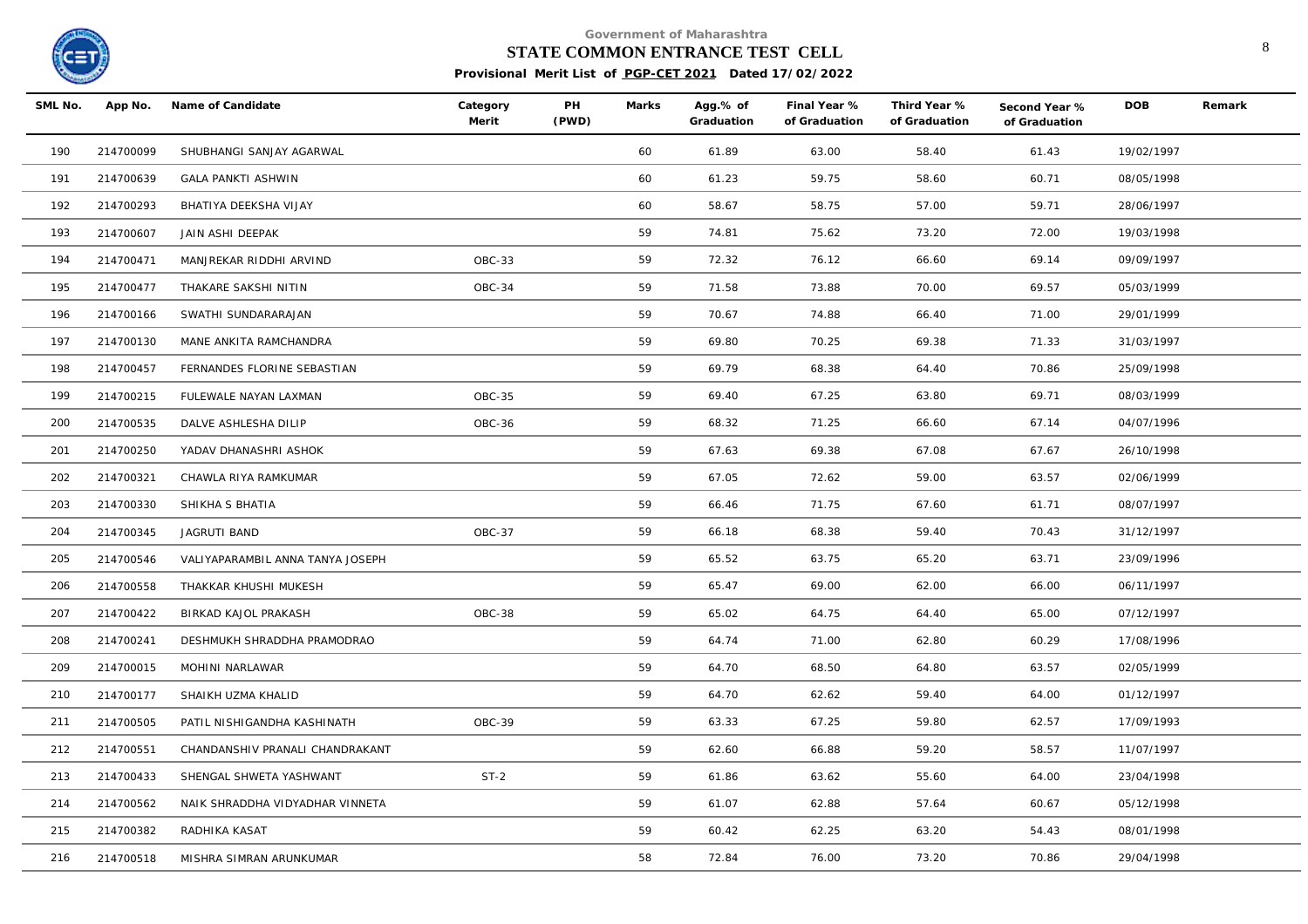

#### **STATE COMMON ENTRANCE TEST CELL** 9

| SML No. | App No.   | Name of Candidate              | Category<br>Merit | PH<br>(PWD) | Marks | Agg.% of<br>Graduation | Final Year %<br>of Graduation | Third Year %<br>of Graduation | Second Year %<br>of Graduation | <b>DOB</b> | Remark |
|---------|-----------|--------------------------------|-------------------|-------------|-------|------------------------|-------------------------------|-------------------------------|--------------------------------|------------|--------|
| 217     | 214700593 | NALAWADE KALYANI PRADEEP       |                   |             | 58    | 69.37                  | 74.44                         | 69.80                         | 66.29                          | 25/09/1997 |        |
| 218     | 214700442 | SHAIKH AFREEN YUSUF            |                   |             | 58    | 68.25                  | 67.12                         | 66.60                         | 69.71                          | 09/04/1998 |        |
| 219     | 214700058 | SALONI PAVANKUMAR MOR          | EWS-5             |             | 58    | 68.07                  | 69.88                         | 59.80                         | 68.57                          | 20/06/1998 |        |
| 220     | 214700355 | GHORDADEKAR DHANASHRI RAJENDRA |                   |             | 58    | 67.79                  | 71.25                         | 61.40                         | 66.29                          | 17/10/1998 |        |
| 221     | 214700314 | JADHAV NEHA ANANDRAO           |                   |             | 58    | 66.92                  | 67.62                         | 67.54                         | 68.83                          | 04/03/1999 |        |
| 222     | 214700129 | KUMBHAR PRIYANKA LAXMAN        | OBC-40            |             | 58    | 66.74                  | 69.00                         | 61.40                         | 62.86                          | 18/06/1997 |        |
| 223     | 214700346 | RANI RAMESHWAR RODGE           | EWS-6             |             | 58    | 66.04                  | 69.12                         | 63.40                         | 60.57                          | 30/06/1995 |        |
| 224     | 214700287 | NIKHITA KUMBHARE               |                   |             | 58    | 65.97                  | 67.50                         | 66.00                         | 65.00                          | 05/03/1997 |        |
| 225     | 214700236 | MISQUITTA CHENESSA EDWARD      |                   |             | 58    | 65.93                  | 70.12                         | 62.80                         | 66.43                          | 07/07/1997 |        |
| 226     | 214700533 | SITUT GANDHALI ATUL            |                   |             | 58    | 65.79                  | 65.75                         | 65.38                         | 66.17                          | 14/09/1997 |        |
| 227     | 214700348 | NEHETE PRAGATI NISHIKANT       | OBC-41            |             | 58    | 65.68                  | 67.62                         | 61.20                         | 61.71                          | 04/02/1999 |        |
| 228     | 214700704 | TOSHNIWAL SAKSHI NARENDRA      |                   |             | 58    | 65.50                  | 70.50                         | 63.80                         | 59.00                          | 18/08/1997 |        |
| 229     | 214700627 | LODHA UNNATI RAVINDRA          |                   |             | 58    | 64.49                  |                               | 61.40                         | 65.43                          | 11/09/1998 |        |
| 230     | 214700431 | KOTIAN NAYAN SANDEEP           |                   |             | 58    | 64.24                  | 66.62                         | 64.62                         | 67.00                          | 21/04/1997 |        |
| 231     | 214700049 | <b>GAUTAMI ANAND SONKAMBLE</b> | SC-11             |             | 58    | 62.98                  | 68.50                         | 60.20                         | 66.14                          | 26/02/1996 |        |
| 232     | 214700520 | TADVI ANJUM DAUTKHA            | $ST-3$            |             | 58    | 62.39                  | 67.00                         | 58.20                         | 62.57                          | 01/07/1995 |        |
| 233     | 214700090 | VERMA SHRUTI SUNIL             |                   |             | 58    | 62.35                  | 68.00                         | 61.40                         | 58.29                          | 18/12/1997 |        |
| 234     | 214700411 | THALESHWAR SNEHAL PRADIP       |                   |             | 58    | 61.89                  | 60.38                         | 58.40                         | 59.29                          | 10/08/1998 |        |
| 235     | 214700547 | PATIL RONIT RAVINDRA           | OBC-42            |             | 58    | 61.54                  | 61.88                         | 54.80                         | 64.29                          | 30/10/1997 |        |
| 236     | 214700658 | MITALI MADHUKAR DAREKAR        |                   |             | 58    | 60.88                  | 61.00                         | 57.40                         | 62.14                          | 03/09/1997 |        |
| 237     | 214700305 | GAIKWAD ANJALA KISHORE         | $SC-12$           |             | 58    | 60.81                  | 70.38                         | 58.00                         | 55.71                          | 05/01/1994 |        |
| 238     | 214700018 | GAIKWAD SMITA SHASHIKANT       | $SC-13$           |             | 58    | 59.37                  | 58.50                         | 55.40                         | 60.57                          | 02/12/1998 |        |
| 239     | 214700361 | KADAM ANAGHA PRAKASH           |                   |             | 58    | 55.81                  | 54.56                         | 55.00                         | 58.86                          | 10/04/1997 |        |
| 240     | 214700514 | BAIS ANJALI SUNILKUMAR         |                   |             | 57    | 70.67                  | 71.75                         | 72.00                         | 70.14                          | 14/11/1998 |        |
| 241     | 214700262 | MADAME GAYATRI DEVENDRA        | NT 1 (NT-B)-4     |             | 57    | 70.46                  | 72.75                         | 64.40                         | 69.57                          | 06/12/1997 |        |
| 242     | 214700277 | GAJBHIYE MRUNAL MAHENDRA       | $SC-14$           |             | 57    | 70.18                  | 73.88                         | 66.60                         | 69.71                          | 19/05/1997 |        |
| 243     | 214700096 | <b>GHOLKAR BHAKTI RAJIV</b>    |                   |             | 57    | 69.19                  | 70.00                         | 68.46                         | 69.83                          | 09/01/1999 |        |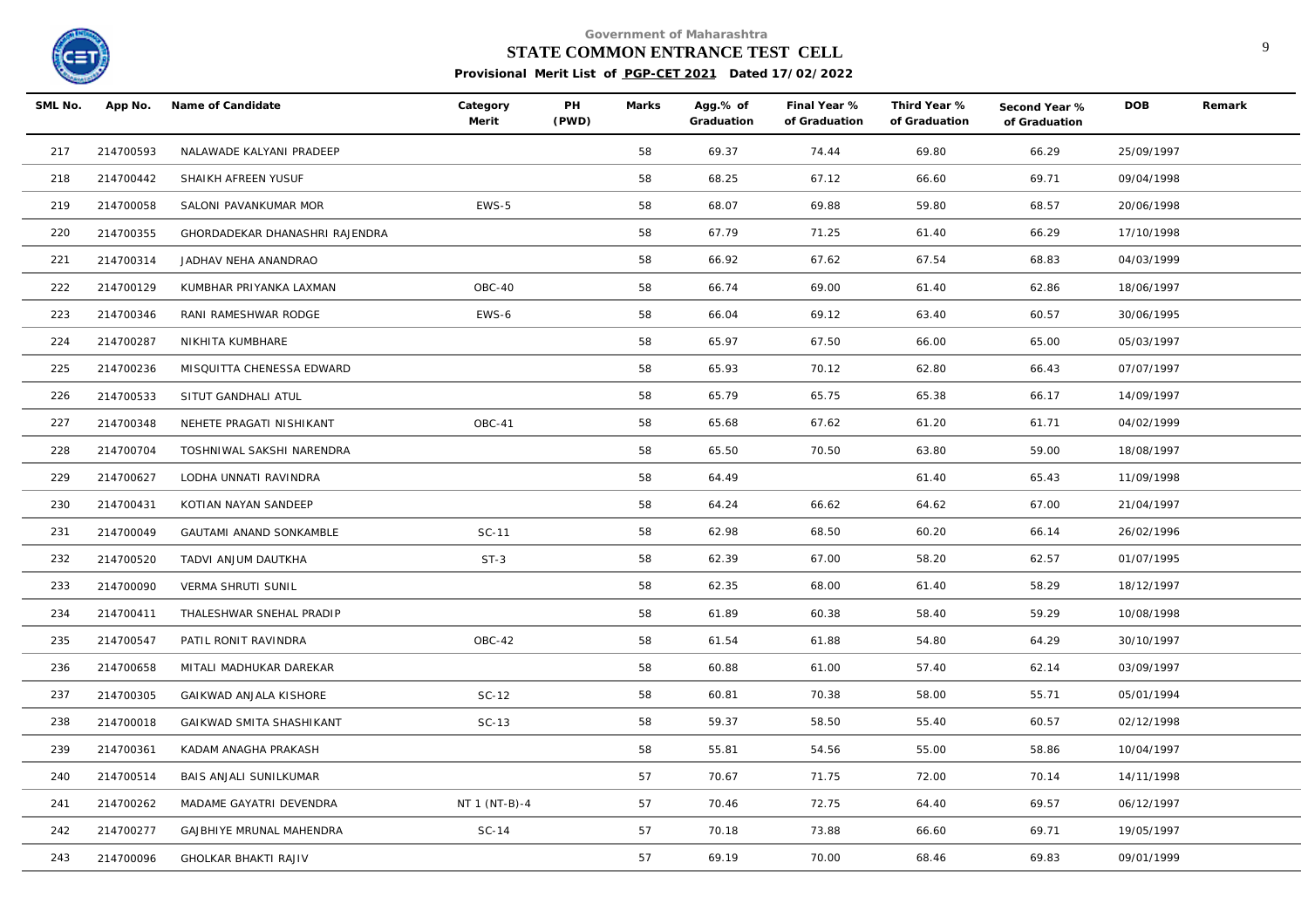

# **STATE COMMON ENTRANCE TEST CELL** 10

| SML No. |           | App No. Name of Candidate        | Category<br>Merit | PH<br>(PWD) | Marks | Agg.% of<br>Graduation | Final Year %<br>of Graduation | Third Year %<br>of Graduation | Second Year %<br>of Graduation | <b>DOB</b> | Remark |
|---------|-----------|----------------------------------|-------------------|-------------|-------|------------------------|-------------------------------|-------------------------------|--------------------------------|------------|--------|
| 244     | 214700464 | ARORA NISHI KULDEEP              | EWS-7             |             | 57    | 67.09                  | 72.88                         | 67.80                         | 65.00                          | 11/02/1997 |        |
| 245     | 214700156 | KANOJE NIKITA DEEPAK             | $SC-15$           |             | 57    | 66.81                  | 69.88                         | 64.40                         | 64.43                          | 11/07/1997 |        |
| 246     | 214700031 | GEET HANSRAJBHAI GHOGHARI        |                   |             | 57    | 66.53                  | 67.25                         | 66.20                         | 60.71                          | 31/10/1998 |        |
| 247     | 214700338 | AGRAWAL SHEETAL TARACHAND        | EWS-8             |             | 57    | 66.18                  | 67.62                         | 65.00                         | 64.29                          | 06/06/1999 |        |
| 248     | 214700415 | MULLA AIMEN RAZI                 | EWS-9             |             | 57    | 66.14                  | 66.50                         | 63.40                         | 64.00                          | 01/11/1997 |        |
| 249     | 214700603 | JAIN PRAGYA RAJESH               |                   |             | 57    | 65.03                  | 66.38                         | 65.20                         | 63.14                          | 22/06/1998 |        |
| 250     | 214700378 | BHANDAKKAR POULAMI ADWAIT        |                   |             | 57    | 64.88                  | 67.62                         | 61.20                         | 61.86                          | 28/06/1998 |        |
| 251     | 214700681 | BANKAR GAURI RAVINDRA            | OBC-43            |             | 57    | 64.35                  | 63.38                         | 62.80                         | 64.57                          | 03/05/1998 |        |
| 252     | 214700618 | BATULWAR MEENAKSHI BHUMESH       | OBC-44            |             | 57    | 61.16                  | 64.62                         | 60.40                         | 60.00                          | 10/10/1996 |        |
| 253     | 214700097 | PATHADE VAIBHAVI VEVEKANAND      | SC-16             |             | 57    | 60.21                  | 63.88                         | 55.40                         | 61.00                          | 14/03/1997 |        |
| 254     | 214700046 | SHAH NUPUR MUKESH SMITA          |                   |             | 57    | 55.75                  | 58.50                         | 49.45                         | 54.00                          | 19/03/1998 |        |
| 255     | 214700470 | MUKADAM PRATISHTA RAJENDRA ARUNA | OBC-45            |             | 56    | 70.54                  | 73.50                         | 69.27                         | 68.83                          | 11/04/1998 |        |
| 256     | 214700085 | VIJAYSHREE JANGADE               | OBC-46            |             | 56    | 69.68                  | 71.62                         | 63.20                         | 69.00                          | 14/05/1997 |        |
| 257     | 214700402 | PAWAR VRISHALI BABAN             | OBC-47            |             | 56    | 68.17                  | 67.88                         | 68.15                         | 69.00                          | 15/08/1998 |        |
| 258     | 214700242 | DONGARDIVE KASHMIRA SANTOSH      | SC-17             |             | 56    | 68.16                  | 74.75                         | 64.40                         | 65.86                          | 11/09/1997 |        |
| 259     | 214700298 | SATHE GAURI BHIMRAO              | SC-18             |             | 56    | 67.12                  | 67.25                         | 62.20                         | 68.00                          | 04/12/1996 |        |
| 260     | 214700232 | AGRAWAL MANSI SANJAY             | <b>EWS-10</b>     |             | 56    | 66.95                  | 67.38                         | 66.40                         | 65.29                          | 20/06/1999 |        |
| 261     | 214700107 | RAUT PRANJALI ASHOK              | OBC-48            |             | 56    | 66.48                  | 66.75                         | 62.00                         | 66.71                          | 24/09/1997 |        |
| 262     | 214700493 | KULKARNI SAMPADA SATISH          | <b>EWS-11</b>     |             | 56    | 66.42                  | 64.75                         | 64.60                         | 63.00                          | 09/07/1998 |        |
| 263     | 214700063 | KABADE KUNJAL RAJENDRA           | SC-19             |             | 56    | 66.21                  | 71.00                         | 66.80                         | 58.57                          | 14/09/1998 |        |
| 264     | 214700033 | KHOT SHAMAL VIJAY                |                   |             | 56    | 65.82                  | 68.12                         | 67.80                         | 65.71                          | 30/03/1998 |        |
| 265     | 214700179 | GANDHI BHAVNA SANTOSH            |                   |             | 56    | 65.58                  | 69.50                         | 59.60                         | 66.86                          | 27/10/1998 |        |
| 266     | 214700292 | SHRUTI RAPHAEL D'SOUZA           |                   |             | 56    | 65.05                  | 68.25                         | 64.00                         | 66.50                          | 14/08/1998 |        |
| 267     | 214700045 | BHUJBAL OMKAR SUNIL              | OBC-49            |             | 56    | 64.70                  | 64.62                         | 62.40                         | 64.00                          | 29/11/1998 |        |
| 268     | 214700281 | CHATURVEDI SHANKESH BHUPESH      |                   |             | 56    | 63.79                  | 64.25                         | 63.00                         | 63.71                          | 12/12/1998 |        |
| 269     | 214700414 | DEORAJ ASHWINI ASHOK             | OBC-50            |             | 56    | 63.75                  | 68.25                         | 61.00                         | 62.14                          | 16/05/1997 |        |
| 270     | 214700408 | KHANDELWAL KRATI PRADEEP         |                   |             | 56    | 63.58                  | 63.25                         | 60.80                         | 66.43                          | 24/04/1998 |        |
|         |           |                                  |                   |             |       |                        |                               |                               |                                |            |        |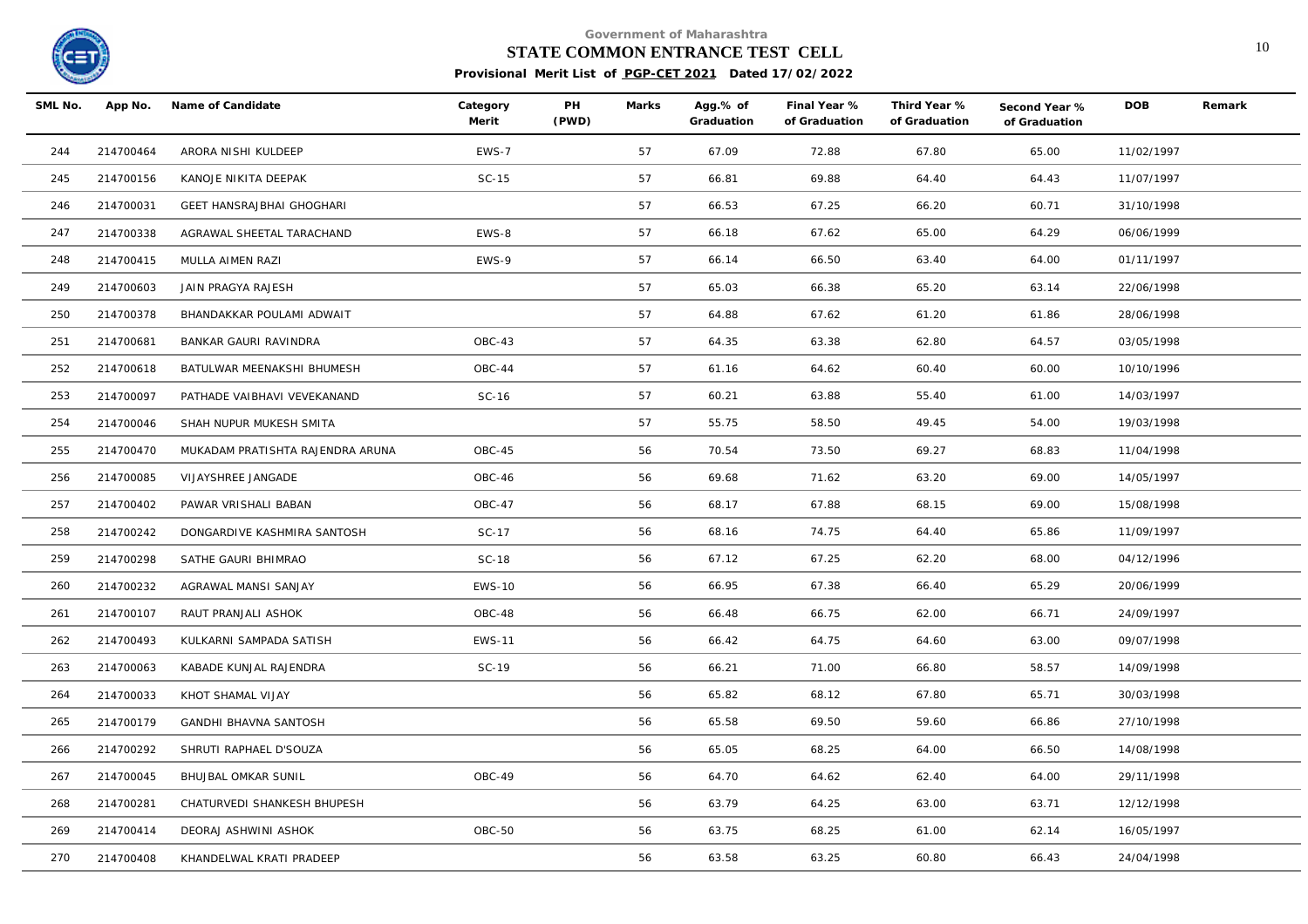

# **STATE COMMON ENTRANCE TEST CELL** 11

| SML No. |           | App No. Name of Candidate       | Category<br>Merit | PH<br>(PWD) | Marks | Agg.% of<br>Graduation | Final Year %<br>of Graduation | Third Year %<br>of Graduation | Second Year %<br>of Graduation | <b>DOB</b> | Remark |
|---------|-----------|---------------------------------|-------------------|-------------|-------|------------------------|-------------------------------|-------------------------------|--------------------------------|------------|--------|
| 271     | 214700294 | KARWA MANSI RADHESHYAM          |                   |             | 56    | 63.54                  | 63.38                         | 67.40                         | 59.86                          | 26/01/1999 |        |
| 272     | 214700264 | SUWARNA PANJABRAO NEHARE        | OBC-51            |             | 56    | 62.70                  | 61.75                         | 61.40                         | 62.71                          | 14/04/1996 |        |
| 273     | 214700369 | <b>MANSI PATIL</b>              | OBC-52            |             | 56    | 62.49                  | 65.62                         | 63.20                         | 62.71                          | 13/08/1999 |        |
| 274     | 214700390 | CHOUDHARY AYUSHI CHANDRAPRAKASH | OBC-53            |             | 56    | 62.35                  | 63.25                         | 58.60                         | 59.57                          | 11/06/1998 |        |
| 275     | 214700606 | MESHRAM SNEHAL ASHOK            | $SC-20$           |             | 56    | 61.89                  | 58.62                         | 60.80                         | 61.71                          | 12/10/1997 |        |
| 276     | 214700310 | KOTWAL SHEFALI SUSHIL           |                   |             | 56    | 61.75                  | 61.38                         | 63.80                         | 61.00                          | 14/01/1999 |        |
| 277     | 214700002 | VAIDYA SANIKA SACHIN            |                   |             | 56    | 61.52                  | 63.50                         | 57.76                         | 57.37                          | 16/05/1998 |        |
| 278     | 214700371 | KSHIPRA RAGHAVENDRA SHASTRI     |                   |             | 56    | 61.44                  | 63.62                         | 59.80                         | 59.57                          | 19/06/1998 |        |
| 279     | 214700171 | MANSI MUKUND AMBULKAR           |                   |             | 56    | 61.26                  | 60.62                         | 60.40                         | 59.71                          | 15/09/1997 |        |
| 280     | 214700494 | <b>JINCY RAJAN</b>              |                   |             | 56    | 61.12                  | 64.00                         | 57.00                         | 57.71                          | 06/12/1998 |        |
| 281     | 214700175 | MAVKAR SNEHAL SUNIL             |                   |             | 56    | 57.68                  | 57.50                         | 54.80                         | 60.29                          | 21/04/1998 |        |
| 282     | 214700482 | ROHANE RENUKA GUNWANTRAO        | OBC-54            |             | 55    | 68.42                  | 70.75                         | 69.20                         | 66.86                          | 20/03/1997 |        |
| 283     | 214700515 | HOLMUKHE PRUTHVIKA NANDKUMAR    | $SC-21$           |             | 55    | 66.70                  | 64.38                         | 67.20                         | 68.86                          | 24/07/1995 |        |
| 284     | 214700101 | BUDHWANI NIKITA PURSHOTTAM      |                   |             | 55    | 66.37                  | 71.00                         | 64.35                         | 61.05                          | 19/03/1998 |        |
| 285     | 214700078 | PUND CHETANA NARENDRA           | OBC-55            |             | 55    | 65.23                  | 67.00                         | 57.80                         | 64.57                          | 01/03/1998 |        |
| 286     | 214700671 | RATHOD SALONI RANGLAL           | DT/VJ-5           |             | 55    | 64.88                  | 68.75                         | 60.60                         | 64.00                          | 10/01/1996 |        |
| 287     | 214700534 | CHAVAN APOORVA PANDHARINATH     |                   |             | 55    | 64.74                  | 64.12                         | 64.60                         | 65.71                          | 16/06/1998 |        |
| 288     | 214700586 | MEGHA MOHANDAS                  |                   |             | 55    | 64.60                  | 67.62                         | 64.80                         | 64.71                          | 31/05/1998 |        |
| 289     | 214700672 | SOMDEB CHAKRABORTY              |                   |             | 55    | 64.14                  | 59.39                         | 63.52                         | 69.37                          | 21/07/1988 |        |
| 290     | 214700252 | KAWADE PRATIKSHA PRAKASH        |                   |             | 55    | 64.07                  | 68.25                         | 57.00                         | 64.43                          | 19/01/1999 |        |
| 291     | 214700036 | SARTAPE SHRUTIKA NITIN          | $SC-22$           |             | 55    | 63.75                  | 68.00                         | 60.20                         | 60.71                          | 07/07/1997 |        |
| 292     | 214700587 | SUBHEDAR MANSI MANGESH          |                   |             | 55    | 63.16                  | 63.25                         | 61.00                         | 60.29                          | 23/07/1998 |        |
| 293     | 214700163 | JANI KUNJ NITESH                |                   |             | 55    | 62.88                  | 63.12                         | 64.60                         | 60.71                          | 21/07/1998 |        |
| 294     | 214700610 | KHANDALE RUCHIRA BHARAT         | $SC-23$           |             | 55    | 61.61                  | 59.38                         | 59.60                         | 61.71                          | 07/11/1997 |        |
| 295     | 214700567 | DONGARE VAIBHAVI CHANDRAKANT    | DT/VJ-6           |             | 55    | 60.25                  | 59.00                         | 64.00                         | 61.71                          | 30/07/1998 |        |
| 296     | 214700446 | CHHEDA PALAK KALPESH            |                   |             | 55    | 59.89                  | 61.25                         | 59.20                         | 60.71                          | 08/08/1997 |        |
| 297     | 214700582 | KULKARNI ASHVINI SHASHIKANT     | <b>EWS-12</b>     |             | 55    | 59.86                  | 58.62                         | 55.60                         | 60.71                          | 17/09/1996 |        |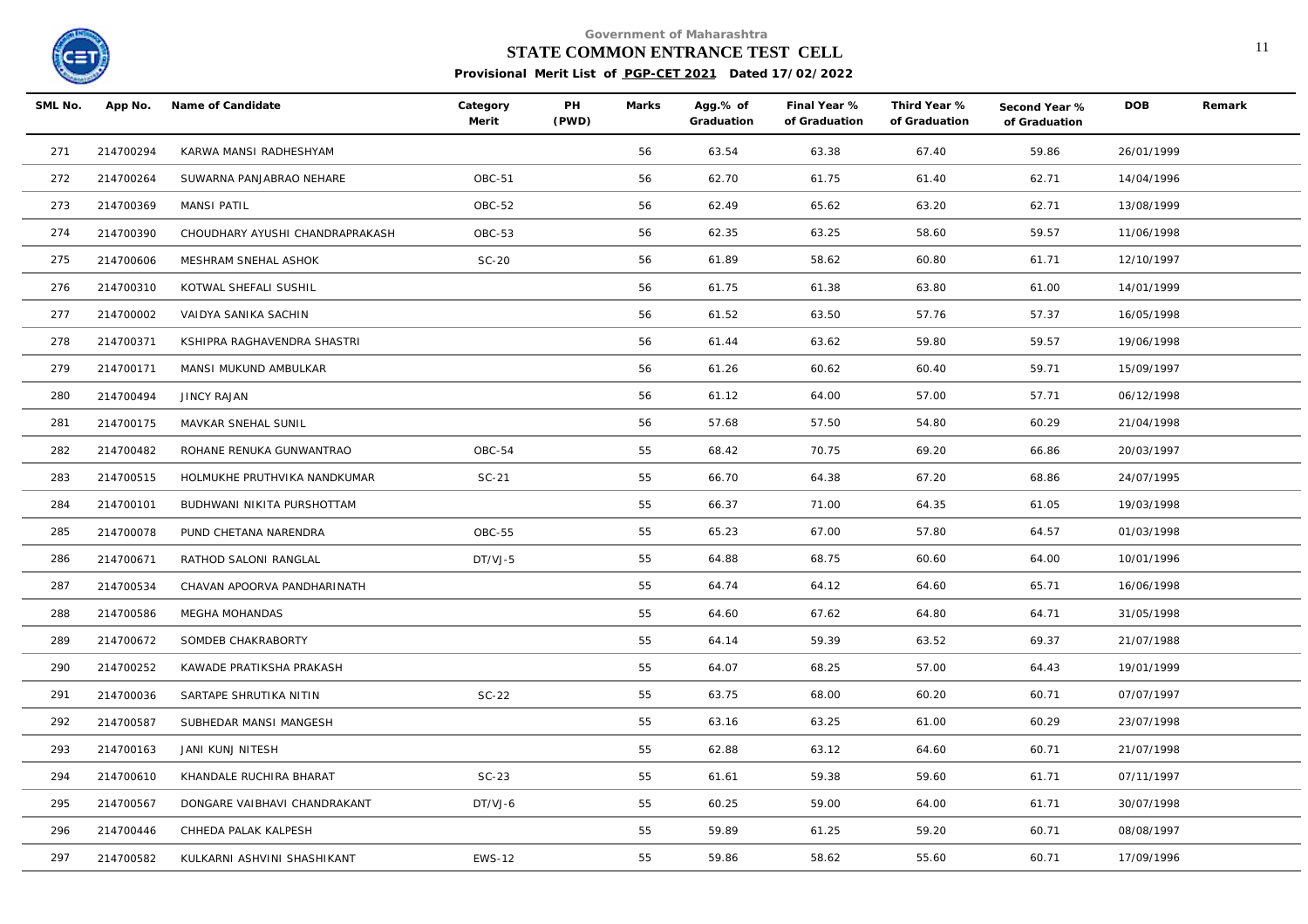

# **STATE COMMON ENTRANCE TEST CELL** 12

| SML No. | App No.   | Name of Candidate            | Category<br>Merit | PH<br>(PWD) | Marks | Agg.% of<br>Graduation | Final Year %<br>of Graduation | Third Year %<br>of Graduation | Second Year %<br>of Graduation | <b>DOB</b> | Remark |
|---------|-----------|------------------------------|-------------------|-------------|-------|------------------------|-------------------------------|-------------------------------|--------------------------------|------------|--------|
| 298     | 214700322 | DONGARE ROZA PRAMODKUMAR     | $SC-24$           |             | 55    | 59.72                  | 61.75                         | 57.80                         | 63.29                          | 25/07/1997 |        |
| 299     | 214700080 | SURBHI BANIYA                |                   |             | 55    | 58.80                  | 56.00                         | 58.00                         | 50.00                          | 22/04/1998 |        |
| 300     | 214700131 | KALANTRI GAYATRI GIRDHAR     |                   |             | 54    | 67.58                  | 66.88                         | 68.00                         | 69.43                          | 24/01/1999 |        |
| 301     | 214700469 | <b>BHAVESH SAHU</b>          |                   |             | 54    | 66.59                  | 66.20                         | 63.29                         | 63.89                          | 31/03/1997 |        |
| 302     | 214700189 | AKSHAY NIMJE                 |                   |             | 54    | 66.56                  | 70.00                         | 60.80                         | 65.14                          | 15/12/1997 |        |
| 303     | 214700312 | LEKHWANI RASHI SANJAY        |                   |             | 54    | 65.93                  | 72.00                         | 65.40                         | 62.14                          | 27/07/1997 |        |
| 304     | 214700180 | SHRADDHA CHANDAK             |                   |             | 54    | 65.47                  | 68.62                         | 60.60                         | 66.57                          | 17/03/1998 |        |
| 305     | 214700132 | ZAWARE PARTH SUNIL           |                   |             | 54    | 64.95                  | 66.75                         | 62.40                         | 63.71                          | 17/11/1998 |        |
| 306     | 214700205 | SHARMA JAYA JAIPRAKASH       |                   |             | 54    | 64.00                  | 69.12                         | 62.00                         | 61.71                          | 10/04/1999 |        |
| 307     | 214700074 | TIKHILE PRIYA JAYANT         | OBC-56            |             | 54    | 63.44                  | 66.25                         | 57.00                         | 64.71                          | 20/10/1997 |        |
| 308     | 214700059 | SUPEKAR TANUSHRI SHYAMRAJ    |                   |             | 54    | 62.67                  | 64.88                         | 61.40                         | 62.86                          | 24/08/1998 |        |
| 309     | 214700643 | ARSHIYA FAROOQUE SHAIKH      |                   |             | 54    | 62.60                  | 59.25                         | 61.60                         | 63.29                          | 22/11/1998 |        |
| 310     | 214700197 | DAGANI RAYMOL MOHAN RAO      |                   |             | 54    | 62.00                  | 60.75                         | 59.20                         | 61.14                          | 03/05/1998 |        |
| 311     | 214700051 | SAWANT JANHAVI MAHADEV       | <b>EWS-13</b>     |             | 54    | 60.88                  | 67.38                         | 63.38                         | 59.00                          | 02/04/1998 |        |
| 312     | 214700490 | KHARCHE VRUSHALI BALIRAM     | <b>OBC-57</b>     |             | 54    | 60.35                  | 60.88                         | 59.20                         | 56.29                          | 31/07/1998 |        |
| 313     | 214700206 | SATDEVE RAKSHA JITENDRA      | $SC-25$           |             | 54    | 60.11                  | 62.00                         | 56.80                         | 53.00                          | 27/10/1996 |        |
| 314     | 214700201 | SHENDE PRATIKSHA CHANDRAMANI | $SC-26$           |             | 54    | 57.72                  | 60.12                         | 52.20                         | 57.86                          | 22/12/1989 |        |
| 315     | 214700186 | SHINDIKAR YASHSHREE JAYANTA  |                   |             | 54    | 55.75                  | 57.12                         | 56.60                         | 56.57                          | 28/12/1997 |        |
| 316     | 214700476 | MAYURI SURESHRAO KANKAL      | OBC-58            |             | 53    | 70.67                  | 70.75                         | 67.40                         | 69.14                          | 13/11/1996 |        |
| 317     | 214700133 | KHARATMAL DEEPALI RAM        | $SC-27$           |             | 53    | 67.86                  | 72.12                         | 63.60                         | 63.43                          | 20/08/1997 |        |
| 318     | 214700626 | NAG DIVESH VINOD             | OBC-59            |             | 53    | 66.77                  | 70.88                         | 61.80                         | 61.86                          | 01/06/1995 |        |
| 319     | 214700666 | MAHAJAN MAITHILI DILIP       | $SC-28$           |             | 53    | 64.88                  | 67.00                         | 61.40                         | 64.71                          | 11/06/1997 |        |
| 320     | 214700584 | ALNURE VARSHA ROKDOBA        | NT 2 (NT-C)-2     |             | 53    | 64.32                  | 63.38                         | 65.40                         | 63.57                          | 26/09/1996 |        |
| 321     | 214700071 | PATTIWALE NIKITA VITTHAL     |                   |             | 53    | 63.79                  | 65.50                         | 64.00                         | 64.71                          | 18/01/1999 |        |
| 322     | 214700021 | GOKLANI RITUKA PRAKASH       |                   |             | 53    | 63.33                  | 59.00                         | 60.40                         | 66.71                          | 22/12/1998 |        |
| 323     | 214700280 | MADAVI KRUTIKA ARVIND        | $ST-4$            |             | 53    | 62.77                  | 68.25                         | 58.60                         | 58.14                          | 05/01/1996 |        |
| 324     | 214700384 | RASAL HARSHAL BHASKAR        | OBC-60            |             | 53    | 62.18                  | 69.25                         | 60.20                         | 58.71                          | 29/06/1997 |        |
|         |           |                              |                   |             |       |                        |                               |                               |                                |            |        |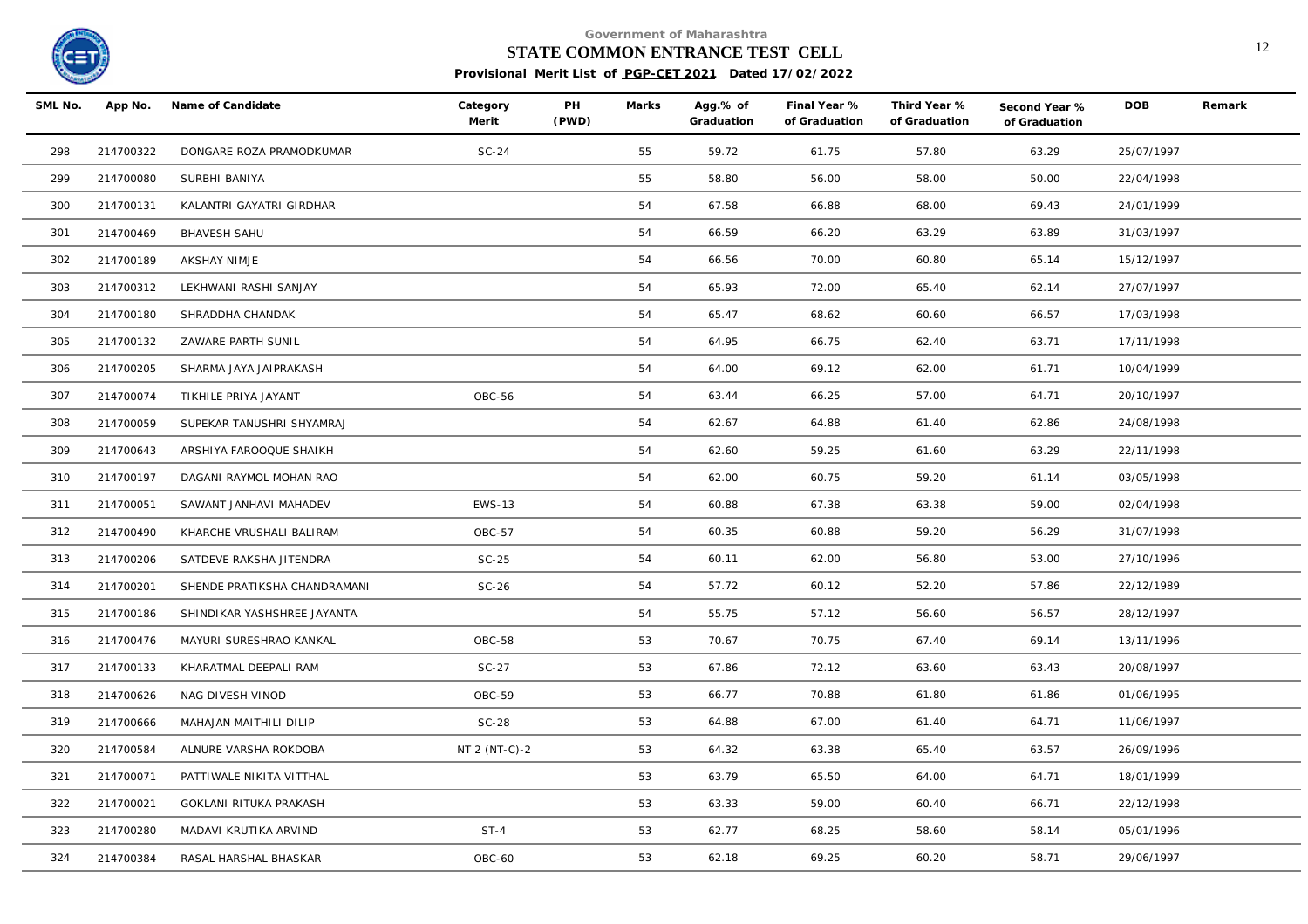

# **STATE COMMON ENTRANCE TEST CELL** 13

| SML No. | App No.   | Name of Candidate               | Category<br>Merit | PH<br>(PWD) | Marks | Agg.% of<br>Graduation | Final Year %<br>of Graduation | Third Year %<br>of Graduation | Second Year %<br>of Graduation | <b>DOB</b> | Remark |
|---------|-----------|---------------------------------|-------------------|-------------|-------|------------------------|-------------------------------|-------------------------------|--------------------------------|------------|--------|
| 325     | 214700440 | CHOPADE KSHITIJA RAVINDRA       | OBC-61            |             | 53    | 61.96                  | 65.00                         | 56.40                         | 64.29                          | 12/02/1997 |        |
| 326     | 214700668 | LOHIYA SHREYA VIPINKUMAR        |                   |             | 53    | 60.60                  | 63.00                         | 58.00                         | 57.71                          | 18/04/1998 |        |
| 327     | 214700246 | ABOLI NITIN PEDGAONKAR          |                   |             | 53    | 58.32                  | 62.50                         | 55.80                         | 56.00                          | 18/09/1997 |        |
| 328     | 214700224 | <b>GHADSE DIKSHA PRAJESH</b>    | $SC-29$           |             | 53    | 57.58                  | 57.75                         | 55.40                         | 62.14                          | 17/10/1996 |        |
| 329     | 214700285 | OTARI SHREYA MAHESH             | NT 1 (NT-B)-5     |             | 53    | 57.21                  | 63.75                         | 47.82                         | 55.86                          | 29/08/1998 |        |
| 330     | 214700644 | PADOL ANKITA PURUSHOTTAM        | OBC-62            |             | 53    | 56.60                  | 59.88                         | 51.80                         | 55.43                          | 02/11/1996 |        |
| 331     | 214700647 | DAKHANE RAJSHREE BHASKAR        | $SC-30$           |             | 53    | 55.44                  | 56.50                         | 53.69                         | 53.64                          | 11/02/1979 |        |
| 332     | 214700694 | VAISHNAVI SAKHARE               | OBC-63            |             | 52    | 72.09                  | 70.62                         | 62.20                         | 60.86                          | 24/02/1999 |        |
| 333     | 214700581 | IRKAR DIVYA MAYAPPA             | NT 2 (NT-C)-3     |             | 52    | 67.93                  | 71.50                         | 66.40                         | 70.86                          | 04/09/1997 |        |
| 334     | 214700188 | MULLA AAFICA MUNIR              |                   |             | 52    | 67.51                  | 70.00                         | 68.00                         | 63.86                          | 14/08/1997 |        |
| 335     | 214700204 | SHAH NIDHI KRISHNA              |                   |             | 52    | 66.89                  | 65.25                         | 61.27                         | 68.00                          | 20/11/1998 |        |
| 336     | 214700200 | PAWAR SAKSHI NITIN              |                   |             | 52    | 66.25                  | 68.00                         | 64.60                         | 64.00                          | 20/03/1998 |        |
| 337     | 214700299 | RUCHITA RAO CHILKAPURWAR        |                   |             | 52    | 66.21                  | 69.50                         | 62.40                         | 68.71                          | 13/11/1996 |        |
| 338     | 214700265 | SHAH RIA SANJAY KOMAL           |                   |             | 52    | 66.00                  | 68.25                         | 63.45                         | 61.17                          | 17/03/1998 |        |
| 339     | 214700176 | SHAIKH URUSA KHALID             |                   |             | 52    | 64.53                  | 63.62                         | 58.80                         | 63.86                          | 01/12/1997 |        |
| 340     | 214700492 | BHOLE MEGHANA GANESH            | OBC-64            |             | 52    | 63.66                  | 64.25                         | 59.23                         | 66.67                          | 05/05/1998 |        |
| 341     | 214700523 | FAROOQUI BUSHRA MOHD SALAHUDDIN |                   |             | 52    | 63.16                  | 65.00                         | 62.80                         | 57.71                          | 22/07/1998 |        |
| 342     | 214700612 | KADAM AKANKSHA MANIKRAO         |                   |             | 52    | 63.12                  | 63.38                         | 63.80                         | 61.86                          | 16/06/1997 |        |
| 343     | 214700526 | NEHA DEVIDAS BORSE              |                   |             | 52    | 62.46                  | 66.12                         | 60.20                         | 58.43                          | 28/12/1997 |        |
| 344     | 214700124 | BAMBLE DIPALEE BHAGWAN          | $ST-5$            |             | 52    | 62.07                  | 64.88                         | 60.20                         | 59.71                          | 10/02/1997 |        |
| 345     | 214700543 | PATEL INDRAYANI RAMKISHOR       |                   |             | 52    | 61.79                  | 65.88                         | 59.60                         | 61.57                          | 01/07/1997 |        |
| 346     | 214700221 | KHANDELWAL MAHIMA MANISH        |                   |             | 52    | 60.91                  | 65.50                         | 55.80                         | 57.00                          | 08/04/1998 |        |
| 347     | 214700185 | CHAVAN PRITI RAJABHAU           | DT/VJ-7           |             | 52    | 59.72                  | 59.88                         | 55.60                         | 60.29                          | 04/12/1997 |        |
| 348     | 214700574 | MALOKAR ASHWINI PRAMOD          | OBC-65            |             | 52    | 59.65                  | 58.62                         | 57.80                         | 60.29                          | 02/05/1997 |        |
| 349     | 214700622 | MAKTEDAR KAUSTUBH JITENDRA      |                   |             | 52    | 57.96                  | 54.25                         | 60.60                         | 58.00                          | 14/03/1997 |        |
| 350     | 214700693 | KOLHE NIKITA KRISHNA            | OBC-66            |             | 52    | 57.86                  | 57.38                         | 64.00                         | 56.29                          | 19/05/1997 |        |
| 351     | 214700685 | SHWETA SUSHIL NARVEKAR          |                   |             | 52    | 56.95                  | 59.50                         | 55.20                         | 58.86                          | 30/12/1997 |        |
|         |           |                                 |                   |             |       |                        |                               |                               |                                |            |        |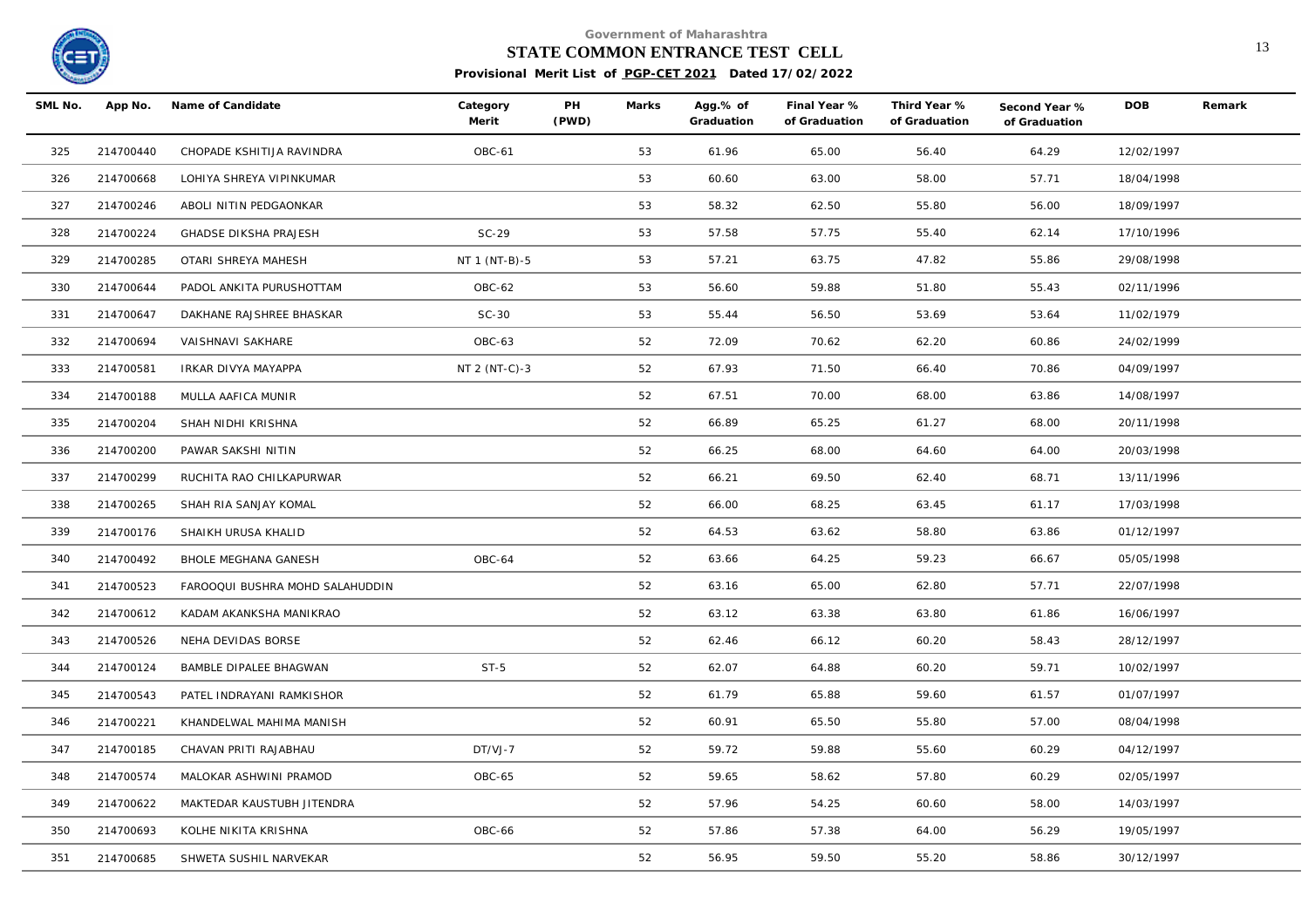

# **STATE COMMON ENTRANCE TEST CELL** 14

| SML No. | App No.   | Name of Candidate            | Category<br>Merit | PH<br>(PWD) | Marks | Agg.% of<br>Graduation | Final Year %<br>of Graduation | Third Year %<br>of Graduation | Second Year %<br>of Graduation | <b>DOB</b> | Remark |
|---------|-----------|------------------------------|-------------------|-------------|-------|------------------------|-------------------------------|-------------------------------|--------------------------------|------------|--------|
| 352     | 214700167 | DIPIKA JAISINGH JADHAV       | $SC-31$           |             | 52    | 55.68                  | 60.25                         | 53.83                         | 54.50                          | 20/05/1990 |        |
| 353     | 214700517 | MUKUND SHUBHANGI DILIP       | OBC-67            |             | 51    | 69.47                  | 68.25                         | 69.20                         | 70.00                          | 08/05/1997 |        |
| 354     | 214700683 | JADHAV SHIVANI SURESH        |                   |             | 51    | 68.95                  | 67.12                         | 66.00                         | 69.57                          | 01/06/1998 |        |
| 355     | 214700427 | THAKRE MINAKSHI SUDHIR       | OBC-68            |             | 51    | 68.11                  | 70.00                         | 64.40                         | 65.00                          | 11/06/1997 |        |
| 356     | 214700003 | ZAWAR PRANOTI RAJGOPAL       |                   |             | 51    | 67.79                  | 69.50                         | 61.80                         | 69.57                          | 18/11/1997 |        |
| 357     | 214700153 | APURVA SHRINIVAS MALSHETWAR  |                   |             | 51    | 67.72                  | 74.00                         | 66.40                         | 66.00                          | 08/04/1999 |        |
| 358     | 214700331 | PAWAR HARSHADA MAHENDRA      |                   |             | 51    | 66.67                  | 64.62                         | 64.80                         | 64.71                          | 04/04/1998 |        |
| 359     | 214700349 | BALPANDE MINAKSHI CHARANLAL  | OBC-69            |             | 51    | 65.58                  | 71.12                         | 57.40                         | 64.43                          | 23/06/1998 |        |
| 360     | 214700260 | RIDDHI KHANDETOD             |                   |             | 51    | 65.30                  | 70.88                         | 62.00                         | 60.00                          | 07/02/1997 |        |
| 361     | 214700448 | AMBADE SARA ANAND            | $SC-32$           |             | 51    | 64.70                  | 66.38                         | 62.00                         | 66.71                          | 29/09/1997 |        |
| 362     | 214700579 | TOSHNIWAL BHAKTI GOKULDAS    |                   |             | 51    | 64.49                  | 63.88                         | 62.40                         | 67.86                          | 23/01/1999 |        |
| 363     | 214700552 | WAGHMARE PRIYANKA DATTATRYA  | $SC-33$           |             | 51    | 63.68                  | 68.50                         | 59.20                         | 63.86                          | 22/11/1996 |        |
| 364     | 214700225 | MUDSSIR MAQSUD SHEIKH        |                   |             | 51    | 62.70                  | 66.38                         | 59.80                         | 63.86                          | 08/01/1998 |        |
| 365     | 214700023 | ZAD SANJANA SURESH           | OBC-70            |             | 51    | 62.07                  | 67.75                         | 60.92                         | 62.50                          | 24/04/1995 |        |
| 366     | 214700102 | MHASKE CHETANA SHIVAJI       | <b>OBC-71</b>     |             | 51    | 61.68                  | 66.62                         | 55.80                         | 59.86                          | 09/09/1998 |        |
| 367     | 214700634 | MUKUND SHRUTI SUNIL          |                   |             | 51    | 61.68                  | 63.00                         | 65.00                         | 60.14                          | 16/03/1997 |        |
| 368     | 214700368 | WAGHUMBARE RUTUJA BAPURAO    | OBC-72            |             | 51    | 61.19                  | 62.50                         | 63.00                         | 65.00                          | 17/02/1999 |        |
| 369     | 214700230 | <b>GOMES STEFEE PETER</b>    |                   |             | 51    | 61.19                  | 59.88                         | 57.60                         | 63.86                          | 16/06/1998 |        |
| 370     | 214700432 | NIKITA MUKUND BHAIK          | $ST-6$            |             | 51    | 61.02                  | 63.00                         | 61.00                         | 60.57                          | 15/04/1998 |        |
| 371     | 214700539 | SALVE ABHINAV RAVIKANT       |                   |             | 51    | 60.07                  | 57.25                         | 57.60                         | 59.86                          | 21/11/1998 |        |
| 372     | 214700631 | DHAGE KOMAL SHRIKRUSHNA      |                   |             | 51    | 59.47                  | 60.50                         | 58.00                         | 62.00                          | 19/01/1999 |        |
| 373     | 214700563 | BURDE APEKSHA SHANKARRAO     |                   |             | 51    | 57.75                  | 59.12                         | 55.40                         | 59.00                          | 22/06/1997 |        |
| 374     | 214700266 | DEOLANKAR APURVA DILLIP      |                   |             | 51    | 57.72                  | 60.50                         | 56.80                         | 54.57                          | 11/10/1998 |        |
| 375     | 214700227 | PATHAK SAGRIKA PRASHANT MAYA |                   |             | 51    | 55.96                  | 57.88                         | 55.45                         | 51.83                          | 31/10/1998 |        |
| 376     | 214700541 | PAWAR SANIKA MANOJ           |                   |             | 51    | 55.20                  | 58.40                         | 52.12                         | 51.16                          | 25/09/1998 |        |
| 377     | 214700674 | BHAGWAT AMRUTA ASHUTOSH      |                   |             | 50    | 69.80                  | 69.25                         | 68.80                         | 68.86                          | 21/09/1998 |        |
| 378     | 214700661 | RADHIKA RAMESH SAWAL         |                   |             | 50    | 69.79                  | 67.88                         | 66.80                         | 73.57                          | 24/04/1998 |        |
|         |           |                              |                   |             |       |                        |                               |                               |                                |            |        |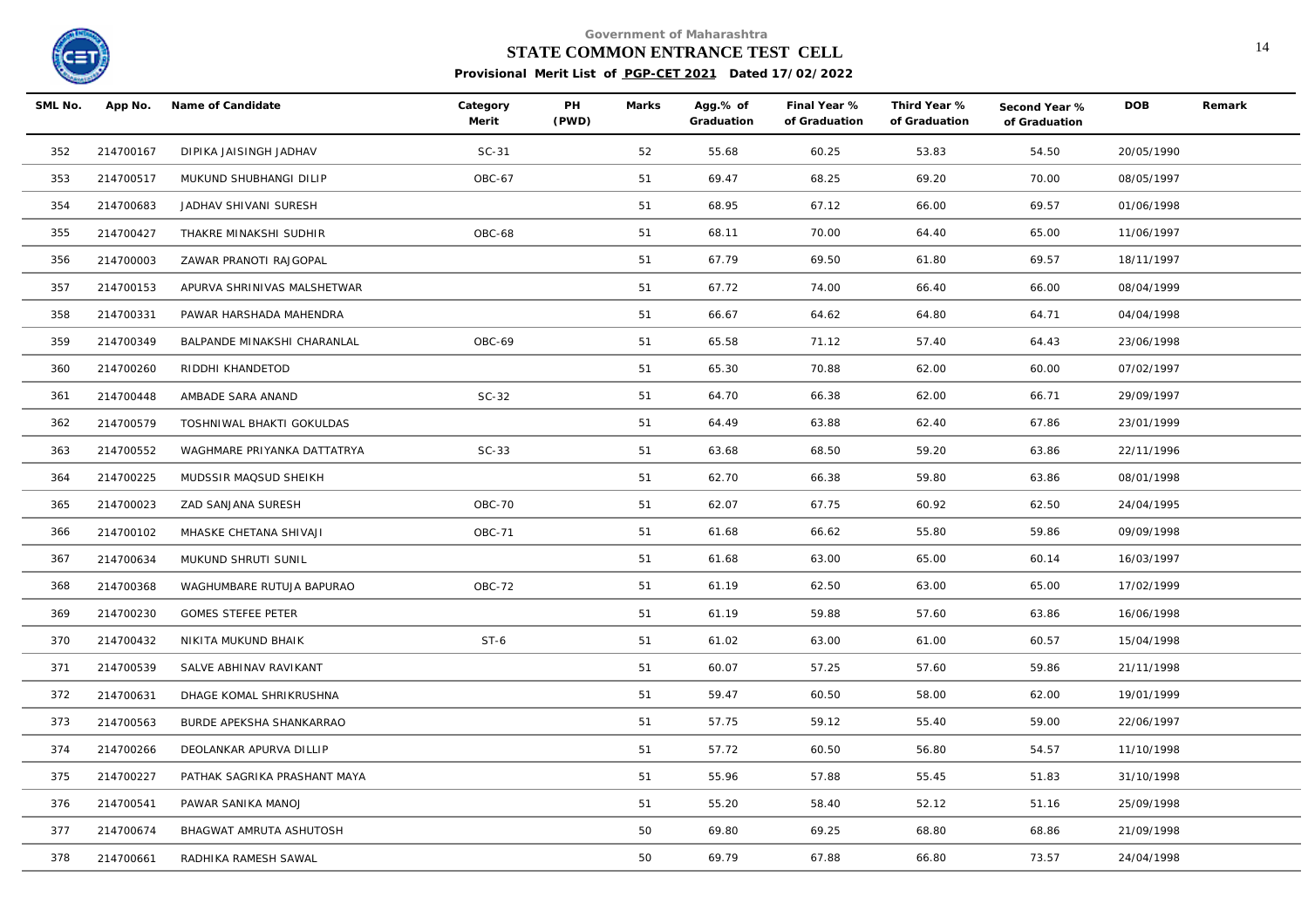

# **STATE COMMON ENTRANCE TEST CELL** 15

| SML No. |           | App No. Name of Candidate                | Category<br>Merit | PH<br>(PWD) | Marks | Agg.% of<br>Graduation | Final Year %<br>of Graduation | Third Year %<br>of Graduation | Second Year %<br>of Graduation | <b>DOB</b> | Remark |
|---------|-----------|------------------------------------------|-------------------|-------------|-------|------------------------|-------------------------------|-------------------------------|--------------------------------|------------|--------|
| 379     | 214700600 | SHAH HIRAL HITENDRA                      |                   |             | 50    | 69.19                  | 70.75                         | 66.60                         | 66.00                          | 26/09/1997 |        |
| 380     | 214700443 | SHINDE NAMRATA NIVRUTTI                  | OBC-73            |             | 50    | 68.32                  | 73.75                         | 70.60                         | 61.86                          | 03/02/1997 |        |
| 381     | 214700282 | <b>BUTE AARSHA MAHESH</b>                | NT 1 (NT-B)-6     |             | 50    | 65.19                  | 67.62                         | 65.08                         | 63.33                          | 03/07/1999 |        |
| 382     | 214700613 | SUNIDHI MAHAVIR MEHTA VANKUDRE           |                   |             | 50    | 65.16                  | 65.38                         | 65.80                         | 65.71                          | 06/04/1996 |        |
| 383     | 214700463 | PALLAVI NANDKUMAR BHORE                  |                   |             | 50    | 65.09                  | 63.25                         | 65.80                         | 65.57                          | 17/03/1996 |        |
| 384     | 214700318 | WADHWANI JYOTI MANOHAR                   |                   |             | 50    | 64.88                  | 67.75                         | 63.20                         | 61.86                          | 17/05/1998 |        |
| 385     | 214700569 | PUND KAJAL AWADHUT                       | <b>OBC-74</b>     |             | 50    | 64.46                  | 66.62                         | 60.60                         | 61.14                          | 06/06/1997 |        |
| 386     | 214700283 | BATKULWAR GAYATRI TUKARAM                |                   |             | 50    | 64.25                  | 67.38                         | 60.00                         | 62.57                          | 12/08/1998 |        |
| 387     | 214700472 | JAIN AKSHITA HASMUKH                     |                   |             | 50    | 64.12                  | 71.43                         | 62.00                         | 65.33                          | 16/10/1997 |        |
| 388     | 214700487 | ROHANE RAVINA RAJENDRA                   | OBC-75            |             | 50    | 63.51                  | 66.00                         | 60.80                         | 60.43                          | 03/08/1997 |        |
| 389     | 214700289 | VISHWAMBHARE MADHURI JANKIRAM            | OBC-76            |             | 50    | 63.44                  | 66.62                         | 64.40                         | 64.14                          | 15/01/1997 |        |
| 390     | 214700564 | ADITI NITIN LOHAREKAR                    |                   |             | 50    | 63.30                  | 66.50                         | 62.40                         | 61.14                          | 24/06/1997 |        |
| 391     | 214700053 | AACHAL BIRELLIWAR                        |                   |             | 50    | 63.30                  | 65.38                         | 64.20                         | 64.29                          | 28/10/1998 |        |
| 392     | 214700507 | SAKSHI JEETENDRA NERLE                   |                   |             | 50    | 62.95                  | 64.38                         | 61.60                         | 63.57                          | 05/04/1997 |        |
| 393     | 214700035 | PATEL SOHAIL ARIF                        |                   |             | 50    | 62.88                  | 65.00                         | 62.80                         | 65.86                          | 06/03/1999 |        |
| 394     | 214700430 | BHAGAT ADITI RAJENDRA                    | <b>OBC-77</b>     |             | 50    | 62.18                  | 62.50                         | 61.20                         | 62.86                          | 09/07/1999 |        |
| 395     | 214700209 | ANSARI SADAF NAAZ MOHD A SAMEE<br>ANSARI | OBC-78            |             | 50    | 62.18                  |                               | 62.40                         | 59.71                          | 07/04/1997 |        |
| 396     | 214700509 | KASHYAP MONALI SUDESH                    | NT 2 (NT-C)-4     |             | 50    | 62.14                  | 65.38                         | 58.40                         | 58.71                          | 18/04/1997 |        |
| 397     | 214700329 | KAVIRAJWAR PRADNYA MANOJ                 | OBC-79            |             | 50    | 61.51                  | 65.50                         | 60.00                         | 57.43                          | 15/07/1996 |        |
| 398     | 214700347 | GORE VARSHA SANJAY                       | $SC-34$           |             | 50    | 60.95                  | 61.12                         | 59.40                         | 59.00                          | 09/05/1996 |        |
| 399     | 214700193 | <b>GAJBHIYE ASHWINI SUNIL</b>            | $SC-35$           |             | 50    | 60.14                  | 66.50                         | 54.20                         | 57.43                          | 13/12/1997 |        |
| 400     | 214700383 | POKHARNA RAHUL RAMESH                    | <b>EWS-14</b>     |             | 50    | 58.28                  | 59.00                         | 56.40                         | 54.43                          | 18/04/1990 |        |
| 401     | 214700511 | CHAVHAN ROHINI NITIN                     | DT/VJ-8           |             | 50    | 57.92                  | 61.00                         | 60.60                         | 57.14                          | 24/05/1995 |        |
| 402     | 214700270 | RATHOD BHOOMI SANJAY MINAL               | NT 1 (NT-B)-7     |             | 50    | 57.14                  | 60.62                         | 50.55                         | 54.67                          | 16/05/1998 |        |
| 403     | 214700703 | POOJA BARWAL                             |                   |             | 50    | 55.33                  | 54.62                         | 54.60                         | 54.29                          | 29/11/1996 |        |
| 404     | 214700445 | DIXIT MRUNAL RAJENDRA                    |                   |             | 49    | 70.28                  | 70.38                         | 65.40                         | 68.14                          | 06/12/1996 |        |
| 405     | 214700642 | PATIL NAMRATA KRISHNAT                   |                   |             | 49    | 66.25                  | 64.88                         | 66.60                         | 68.00                          | 18/03/1998 |        |
|         |           |                                          |                   |             |       |                        |                               |                               |                                |            |        |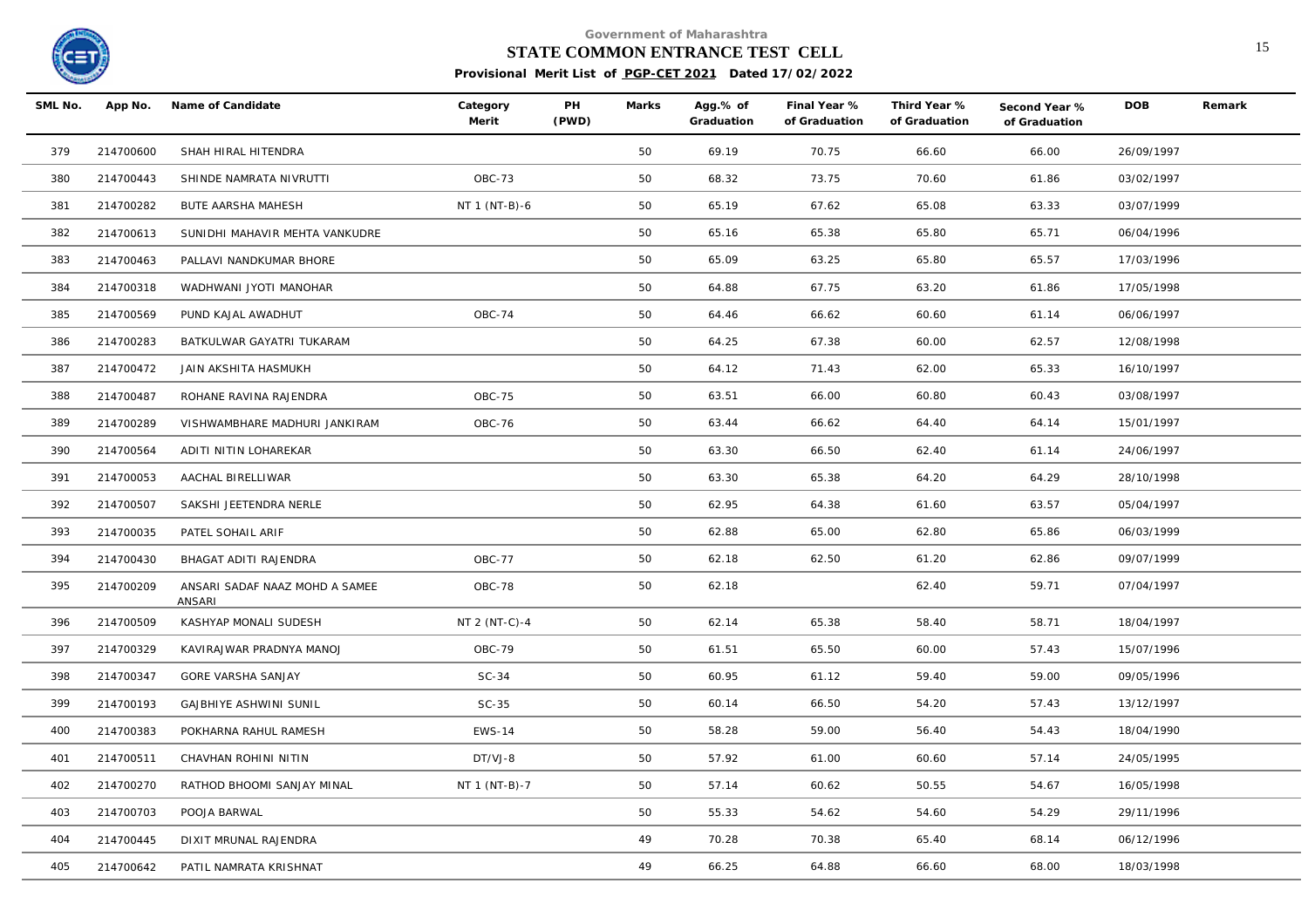

# **STATE COMMON ENTRANCE TEST CELL** 16

| SML No. | App No.   | Name of Candidate              | Category<br>Merit | PH<br>(PWD) | Marks | Agg.% of<br>Graduation | Final Year %<br>of Graduation | Third Year %<br>of Graduation | Second Year %<br>of Graduation | <b>DOB</b> | Remark |
|---------|-----------|--------------------------------|-------------------|-------------|-------|------------------------|-------------------------------|-------------------------------|--------------------------------|------------|--------|
| 406     | 214700158 | JHA SUSHMITA RANJIT            |                   |             | 49    | 64.04                  | 67.12                         | 60.40                         | 66.14                          | 10/08/1998 |        |
| 407     | 214700441 | DESAI NIDHI VINOD              |                   |             | 49    | 63.62                  | 63.38                         | 60.00                         | 66.00                          | 09/07/1998 |        |
| 408     | 214700226 | VISHWAKARMA NEERAJ SIKANDAR    |                   |             | 49    | 62.88                  | 64.38                         | 60.60                         | 58.43                          | 12/01/1999 |        |
| 409     | 214700120 | WAYDANDE SNEHA SUBHASH         | $SC-36$           |             | 49    | 62.04                  | 68.88                         | 59.60                         | 58.14                          | 06/04/1998 |        |
| 410     | 214700585 | CHHAJED SNEHA RAJENDRA         |                   |             | 49    | 61.72                  | 59.25                         | 62.20                         | 59.86                          | 03/10/1998 |        |
| 411     | 214700393 | MAHAJAN NAMRATA RAJENDRA       | OBC-80            |             | 49    | 61.24                  | 65.25                         | 57.20                         | 61.83                          | 25/07/1992 |        |
| 412     | 214700424 | SAVLA ANKITA KISHOR            |                   |             | 49    | 60.98                  | 61.25                         | 62.40                         | 60.00                          | 03/09/1996 |        |
| 413     | 214700679 | BAWALE ANKITA BHAGWAT          |                   |             | 49    | 60.07                  | 64.12                         | 58.60                         | 57.29                          | 09/10/1997 |        |
| 414     | 214700196 | GAIKWAD MAHIMA NAVNATH         |                   |             | 49    | 59.47                  | 57.88                         | 53.00                         | 61.86                          | 06/05/1998 |        |
| 415     | 214700628 | FUNDE SANDEEP BABASAHEB        | NT 3 (NT-D)-1     |             | 49    | 58.91                  | 55.50                         | 56.40                         | 58.71                          | 25/05/1998 |        |
| 416     | 214700140 | DEVYANI KHUTEMATE              | OBC-81            |             | 49    | 58.67                  | 60.25                         | 57.00                         | 57.57                          | 31/01/1998 |        |
| 417     | 214700475 | SATPUTE SHUBHAM DILIP          | NT 2 (NT-C)-5     |             | 49    | 57.12                  | 56.25                         | 52.40                         | 58.14                          | 14/04/1996 |        |
| 418     | 214700636 | HARSHITA JAIN                  |                   |             | 49    | 55.36                  | 58.88                         | 57.20                         | 54.71                          | 14/04/1997 |        |
| 419     | 214700155 | JAJU RAGHURAJ VIJAY            | <b>EWS-15</b>     |             | 49    | 55.19                  | 54.00                         | 52.60                         | 54.57                          | 20/08/1996 |        |
| 420     | 214700029 | SHAH PRIYA KAUSHIK             |                   |             | 48    | 69.82                  | 69.12                         | 60.40                         | 67.71                          | 15/06/1997 |        |
| 421     | 214700577 | JADHAV POOJA ARJUN             | DT/VJ-9           |             | 48    | 66.32                  | 71.75                         | 63.60                         | 65.29                          | 24/11/1997 |        |
| 422     | 214700602 | BATHRE NAMRATA TRILOKCHAND     |                   |             | 48    | 65.79                  | 64.50                         | 63.20                         | 64.71                          | 26/04/1998 |        |
| 423     | 214700214 | VEEBHA SUDAM JADHAO            | DT/VJ-10          |             | 48    | 65.75                  | 71.75                         | 63.60                         | 65.57                          | 05/05/1997 |        |
| 424     | 214700684 | PARCHANI VITHIKA KAMLESH MAMTA |                   |             | 48    | 65.75                  | 67.25                         | 56.36                         | 66.67                          | 10/10/1998 |        |
| 425     | 214700233 | MANDAVILLI SUNAINA RAO         |                   |             | 48    | 65.09                  | 66.50                         | 65.00                         | 61.86                          | 02/09/1998 |        |
| 426     | 214700327 | KALE KRUTIKA ISHWARRAO         | OBC-82            |             | 48    | 64.56                  | 70.25                         | 56.20                         | 61.57                          | 30/04/1998 |        |
| 427     | 214700688 | ASHWINI GOVIND KUMBHAR         | OBC-83            |             | 48    | 64.39                  | 65.88                         | 61.80                         | 62.29                          | 03/07/1997 |        |
| 428     | 214700367 | SANKHE MANASI SHRIKANT         | NT 3 (NT-D)-2     |             | 48    | 64.24                  | 74.00                         | 59.44                         | 60.43                          | 29/07/1998 |        |
| 429     | 214700303 | PRACHI MESTRY                  | OBC-84            |             | 48    | 64.04                  | 67.88                         | 61.80                         | 62.43                          | 24/11/1997 |        |
| 430     | 214700062 | SAROKTE NEHA PRAVIN            | $ST-7$            |             | 48    | 62.39                  | 63.88                         | 58.20                         | 62.00                          | 02/09/1998 |        |
| 431     | 214700168 | SHRIVASTAVA VAISHNAVI VILAS    |                   |             | 48    | 61.68                  | 61.25                         | 57.20                         | 60.29                          | 07/01/1998 |        |
| 432     | 214700575 | KOTHARI SAKSHI SUDHIR          |                   |             | 48    | 61.58                  | 61.12                         | 65.60                         | 60.57                          | 06/05/1998 |        |
|         |           |                                |                   |             |       |                        |                               |                               |                                |            |        |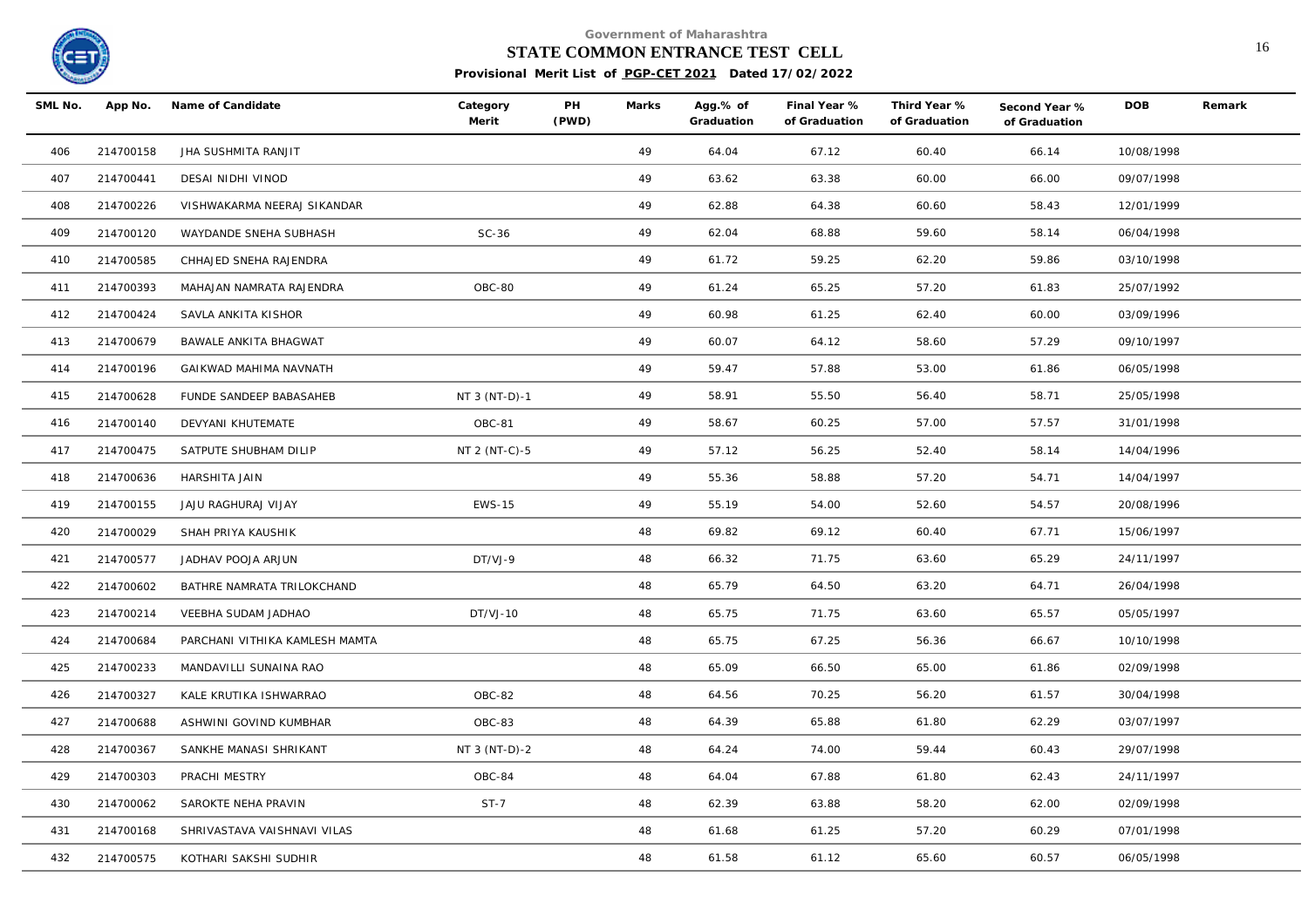

# **STATE COMMON ENTRANCE TEST CELL** 17

| SML No. |           | App No. Name of Candidate             | Category<br>Merit | PH<br>(PWD) | Marks | Agg.% of<br>Graduation | Final Year %<br>of Graduation | Third Year %<br>of Graduation | Second Year %<br>of Graduation | <b>DOB</b> | Remark |
|---------|-----------|---------------------------------------|-------------------|-------------|-------|------------------------|-------------------------------|-------------------------------|--------------------------------|------------|--------|
| 433     | 214700109 | PRIYANKA SAHU                         | <b>EWS-16</b>     |             | 48    | 61.33                  | 61.12                         | 59.00                         | 63.57                          | 06/04/1999 |        |
| 434     | 214700198 | KHEDEKAR VAISHNAV ANIL                | OBC-85            |             | 48    | 61.30                  | 61.38                         | 62.60                         | 62.71                          | 14/07/1995 |        |
| 435     | 214700650 | BIND RUKMINI MAHENDRA                 |                   |             | 48    | 60.70                  | 62.12                         | 60.80                         | 57.29                          | 14/05/1996 |        |
| 436     | 214700147 | VISHAKHA NARENDRA PATIL               | OBC-86            |             | 48    | 60.53                  | 70.00                         | 54.78                         | 55.57                          | 20/07/1998 |        |
| 437     | 214700557 | MUNDADA BHAGYASHRI SHRINIVAS          |                   |             | 48    | 60.14                  | 61.50                         | 62.40                         | 61.29                          | 21/05/1997 |        |
| 438     | 214700473 | JAISWAR PRATIKSHA VIJAYBAHADUR        |                   |             | 48    | 58.63                  | 62.50                         | 56.60                         | 58.43                          | 02/09/1998 |        |
| 439     | 214700554 | BHANPURAWALA AJAB ZAINUDDIN           |                   |             | 48    | 57.43                  | 58.88                         | 59.00                         | 55.50                          | 08/10/1994 |        |
| 440     | 214700484 | JOSHI SHIKHI GHANSHYAM<br>CHANDRAKALA |                   |             | 48    | 55.86                  | 55.00                         | 51.27                         | 58.67                          | 24/10/1997 |        |
| 441     | 214700499 | AMISHA ANAND ANGLE                    |                   |             | 48    | 49.75                  | 53.75                         | 50.55                         | 41.33                          | 30/09/1992 |        |
| 442     | 214700555 | GAIKWAD TRUPTI RAJENDRA               | $SC-37$           |             | 47    | 66.70                  | 63.62                         | 66.20                         | 64.29                          | 30/09/1997 |        |
| 443     | 214700648 | SHINDE DARSHANA NETAJI                | OBC-87            |             | 47    | 65.05                  | 66.62                         | 62.40                         | 64.29                          | 30/12/1997 |        |
| 444     | 214700419 | ANIJA NAIR                            |                   |             | 47    | 64.60                  | 70.25                         | 61.20                         | 62.29                          | 19/12/1998 |        |
| 445     | 214700530 | PATHAK ADITI RAMESH                   |                   |             | 47    | 64.11                  | 63.25                         | 72.00                         | 54.43                          | 12/03/1998 |        |
| 446     | 214700108 | BHAD PRANAY PARASRAM                  | NT 1 (NT-B)-8     |             | 47    | 63.58                  | 62.50                         | 60.80                         | 65.57                          | 23/07/1995 |        |
| 447     | 214700081 | MAWASI DEEPALI RAMESH                 | $ST-8$            |             | 47    | 63.51                  | 67.62                         | 62.20                         | 62.29                          | 18/12/1996 |        |
| 448     | 214700105 | RITANSHU SANJAY AUTADE                | OBC-88            |             | 47    | 63.33                  | 66.88                         | 64.20                         | 61.71                          | 22/04/1999 |        |
| 449     | 214700641 | GORE YOGITA DEVIDAS                   |                   |             | 47    | 60.28                  | 64.12                         | 57.20                         | 58.29                          | 01/02/1997 |        |
| 450     | 214700449 | CHOPADE SWATEJA SUBHASH               | $SC-38$           |             | 47    | 58.49                  | 55.38                         | 58.40                         | 58.57                          | 29/03/1996 |        |
| 451     | 214700621 | SHAH SHRUSHTI AMUL                    |                   |             | 47    | 58.32                  | 64.00                         | 54.80                         | 55.71                          | 28/10/1997 |        |
| 452     | 214700017 | ADHAL PRANALI SITARAM                 | $ST-9$            |             | 47    | 57.86                  | 62.25                         | 55.20                         | 56.86                          | 30/12/1993 |        |
| 453     | 214700253 | BHANGARE UJJWAL PRAKASH               | ST-10             |             | 47    | 57.51                  | 63.38                         | 53.40                         | 57.14                          | 24/08/1996 |        |
| 454     | 214700268 | TOSHNIWAL PAYAL UMESH                 |                   |             | 47    | 56.84                  | 58.25                         | 57.00                         | 52.86                          | 09/09/1997 |        |
| 455     | 214700286 | SHAIKH SAMIYA AYUBKHAN                | OBC-89            |             | 47    | 6.17                   | 62.00                         | 59.20                         | 60.14                          | 23/10/1998 |        |
| 456     | 214700306 | PRATIKSHA ASHOKRAO SHINDE             |                   |             | 46    | 67.51                  | 71.50                         | 65.60                         | 67.43                          | 26/02/1997 |        |
| 457     | 214700211 | CHAVAN AMRUTA VASANT                  |                   |             | 46    | 65.63                  | 69.12                         | 67.69                         | 65.67                          | 07/01/1998 |        |
| 458     | 214700421 | MALOKAR SAKSHI SANJAY                 | OBC-90            |             | 46    | 64.77                  | 68.88                         | 63.60                         | 61.57                          | 18/07/1998 |        |
| 459     | 214700054 | TIKEKAR SHWETALI SUDHIR               |                   |             | 46    | 64.70                  | 61.88                         | 62.00                         | 63.71                          | 30/10/1998 |        |
|         |           |                                       |                   |             |       |                        |                               |                               |                                |            |        |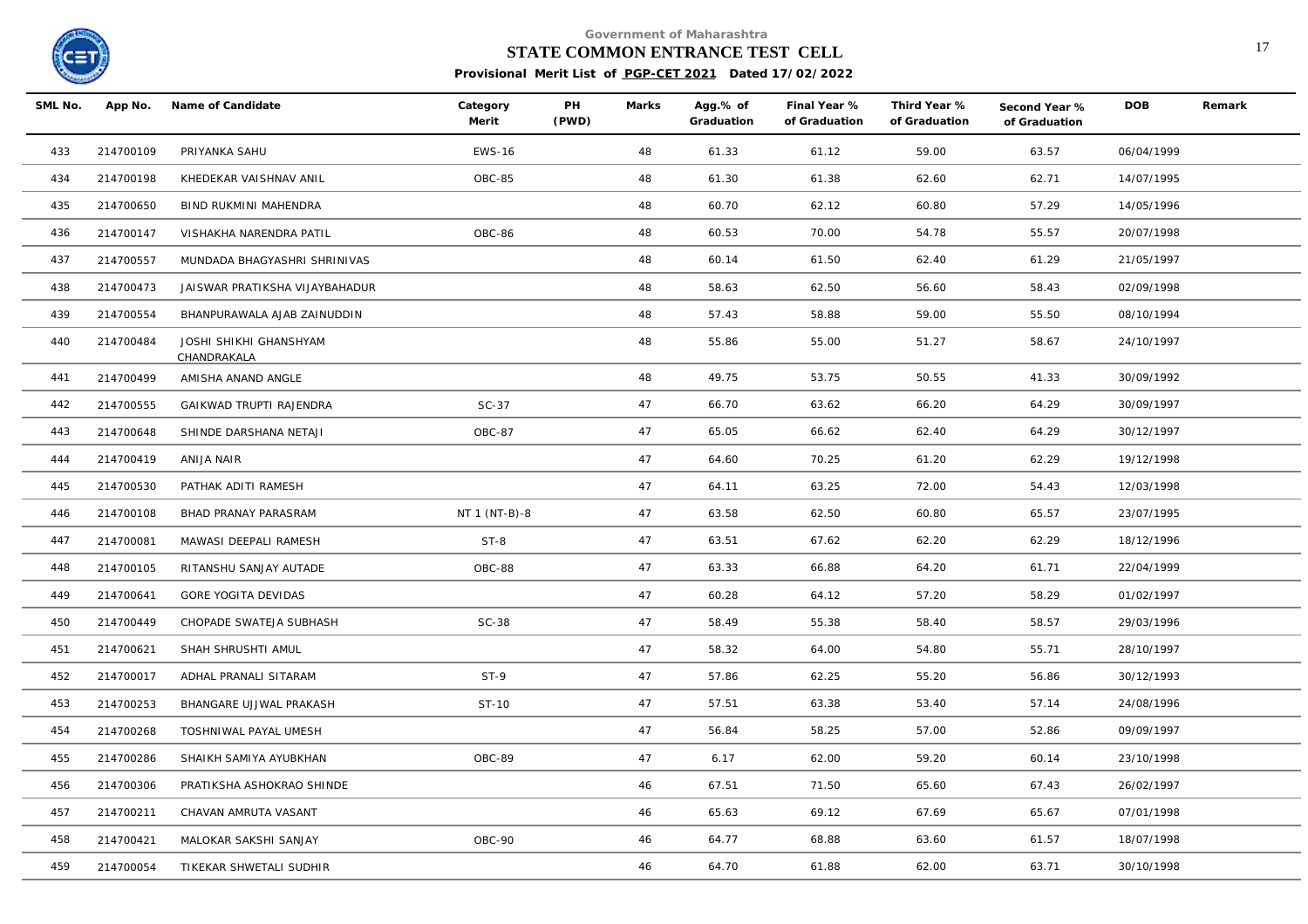

# **STATE COMMON ENTRANCE TEST CELL** 18

| SML No. | App No.   | Name of Candidate                            | Category<br>Merit | PH<br>(PWD) | Marks | Agg.% of<br>Graduation | Final Year %<br>of Graduation | Third Year %<br>of Graduation | Second Year %<br>of Graduation | <b>DOB</b> | Remark |
|---------|-----------|----------------------------------------------|-------------------|-------------|-------|------------------------|-------------------------------|-------------------------------|--------------------------------|------------|--------|
| 460     | 214700272 | MUNOT AARTI PRAKASHCHAND                     |                   |             | 46    | 64.35                  | 67.12                         | 62.00                         | 60.29                          | 08/06/1999 |        |
| 461     | 214700401 | GIRE ARCHANA MAROTI                          |                   |             | 46    | 63.79                  | 69.12                         | 62.20                         | 64.43                          | 17/03/1995 |        |
| 462     | 214700707 | MUNDHE SMITA SURESH                          | NT 3 (NT-D)-3     |             | 46    | 62.88                  | 69.62                         | 65.80                         | 56.71                          | 16/09/1997 |        |
| 463     | 214700516 | INGALE VISHAKHA RAJU                         | NT 1 (NT-B)-9     |             | 46    | 62.42                  | 65.50                         | 57.60                         | 61.43                          | 27/05/1996 |        |
| 464     | 214700084 | KARANDE TANVI VAIBHAV                        | $SC-39$           |             | 46    | 62.11                  | 62.00                         | 65.40                         | 59.14                          | 04/01/1997 |        |
| 465     | 214700456 | TANNIR SANJANA RAVINDRA                      | OBC-91            |             | 46    | 61.72                  | 67.38                         | 55.20                         | 58.29                          | 28/03/1997 |        |
| 466     | 214700675 | PATIL RAJASHRI SAMBHAJI                      |                   |             | 46    | 61.58                  | 69.12                         | 64.60                         | 57.71                          | 01/06/1997 |        |
| 467     | 214700529 | MUKNE NIKITA BHAGWATRAO                      |                   |             | 46    | 61.02                  | 60.38                         | 56.80                         | 61.86                          | 18/04/1997 |        |
| 468     | 214700691 | KOKAL DIVYA LALIT                            |                   |             | 46    | 60.63                  | 61.00                         | 55.00                         | 65.86                          | 10/12/1997 |        |
| 469     | 214700234 | AHIREKAR ANIKET RAMCHANDRA                   | <b>EWS-17</b>     |             | 46    | 60.39                  | 64.12                         | 57.20                         | 57.29                          | 09/09/1997 |        |
| 470     | 214700447 | KHAN UNEZA JAVED                             |                   |             | 46    | 59.76                  | 62.40                         | 57.41                         | 56.00                          | 21/12/1998 |        |
| 471     | 214700356 | SIDDIQUI AYESHA SALIM AHMED                  |                   |             | 46    | 57.73                  | 54.00                         | 54.40                         | 60.43                          | 31/03/1996 |        |
| 472     | 214700444 | <b>BANGAR KOMAL GAUTAM</b>                   | $SC-40$           |             | 46    | 57.60                  | 59.38                         | 54.00                         | 52.83                          | 21/01/1993 |        |
| 473     | 214700333 | DANDE VAISHNAVI VIJAYRAO                     |                   |             | 46    | 57.44                  | 56.25                         | 54.80                         | 57.29                          | 26/02/1997 |        |
| 474     | 214700337 | SHEIKH KAYANATH BANU MOHAMAD<br><b>JAFAR</b> |                   |             | 46    | 56.54                  | 59.38                         | 56.80                         | 57.29                          | 20/08/1995 |        |
| 475     | 214700608 | VAISHNAVI ASHISH RATHOD                      | $DT/VJ-11$        |             | 46    | 17.83                  | 56.25                         | 52.35                         | 60.00                          | 17/06/1995 |        |
| 476     | 214700195 | NANDALA PRANITA VENKATY                      |                   |             | 45    | 99.85                  | 75.33                         | 65.33                         | 63.71                          | 07/07/1998 |        |
| 477     | 214700528 | SHRUTI MAHAJAN                               |                   |             | 45    | 63.02                  | 63.75                         | 61.00                         | 61.29                          | 12/01/1998 |        |
| 478     | 214700465 | AADITI SUNIL DESHPANDE                       |                   |             | 45    | 62.46                  | 58.25                         | 45.60                         | 60.29                          | 16/12/1997 |        |
| 479     | 214700238 | VAIDKAR TEJASWINI PANDURANG                  | NT 2 (NT-C)-6     |             | 45    | 61.71                  | 69.12                         | 58.40                         | 59.43                          | 11/01/1997 |        |
| 480     | 214700485 | DUSHING SIYONA SANJAY                        | $SC-41$           |             | 45    | 61.54                  | 66.79                         | 61.00                         | 57.57                          | 17/11/1996 |        |
| 481     | 214700467 | MALBHAGE POOJA BABURAO                       | OBC-92            |             | 45    | 57.19                  | 59.50                         | 56.00                         | 52.86                          | 25/04/1996 |        |
| 482     | 214700172 | BORDE GAYATRI VIJAY                          |                   |             | 45    | 56.28                  | 60.38                         | 54.40                         | 51.86                          | 21/08/1998 |        |
| 483     | 214700502 | ALFAIZ JAKIR TAMBOLI                         | OBC-93            |             | 45    | 55.86                  | 52.38                         | 56.40                         | 56.86                          | 18/03/1998 |        |
| 484     | 214700404 | CHAVHAN HARSHADA HANWANTRAO                  |                   |             | 45    | 54.21                  | 59.12                         | 55.40                         | 55.86                          | 15/09/1997 |        |
| 485     | 214700698 | MAMTA SAHOO                                  |                   |             | 44    | 72.25                  | 70.62                         | 66.80                         | 73.43                          | 08/02/1998 |        |
| 486     | 214700437 | MUNIYAR KANIKA DINESH                        |                   |             | 44    | 70.49                  | 69.12                         | 71.40                         | 70.86                          | 06/06/1997 |        |
|         |           |                                              |                   |             |       |                        |                               |                               |                                |            |        |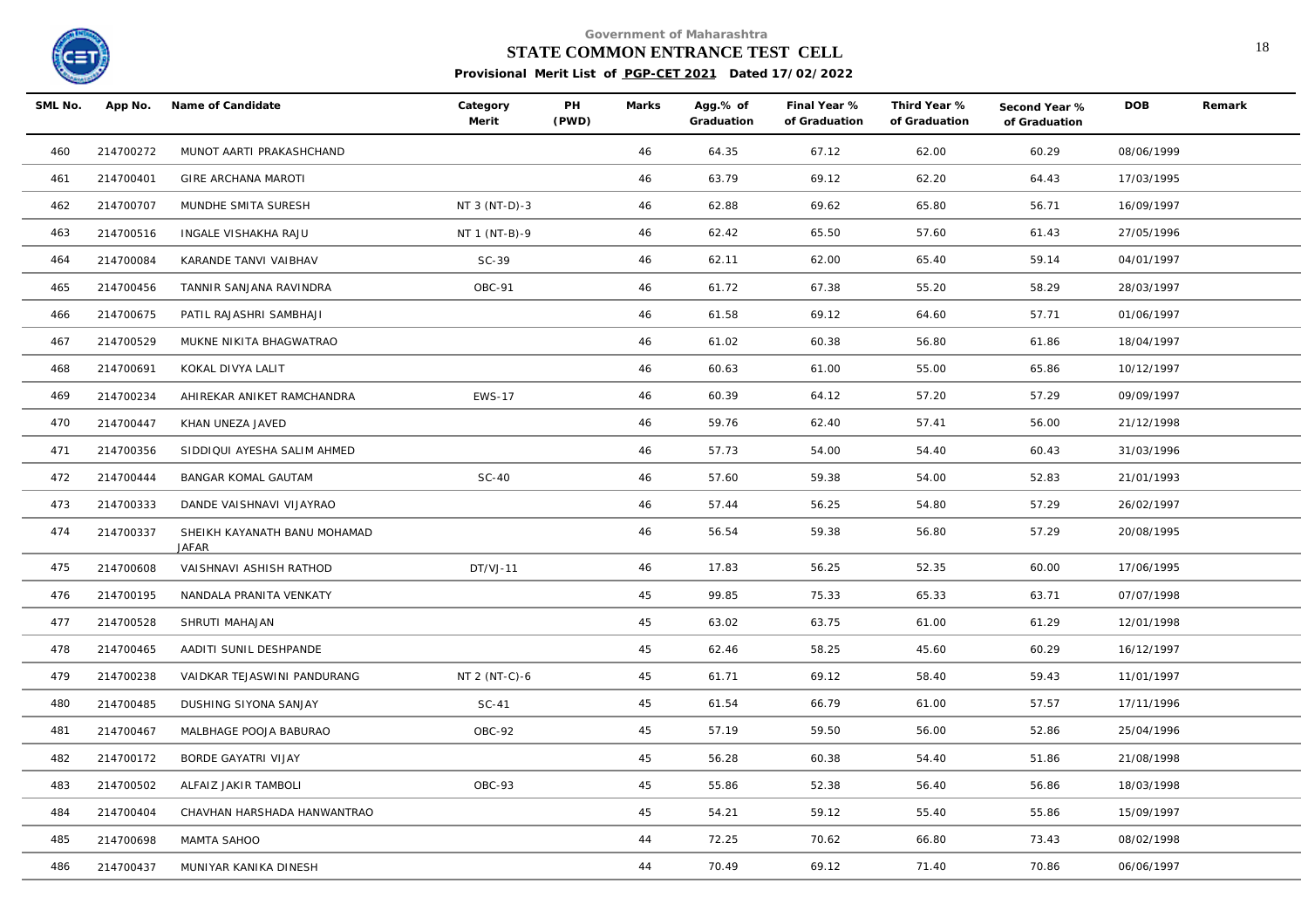

# **STATE COMMON ENTRANCE TEST CELL** 19

| SML No. |           | App No. Name of Candidate     | Category<br>Merit | PH<br>(PWD) | Marks | Agg.% of<br>Graduation | Final Year %<br>of Graduation | Third Year %<br>of Graduation | Second Year %<br>of Graduation | <b>DOB</b> | Remark |
|---------|-----------|-------------------------------|-------------------|-------------|-------|------------------------|-------------------------------|-------------------------------|--------------------------------|------------|--------|
| 487     | 214700479 | DESHMUKH SHIVANI VIJAY        |                   |             | 44    | 65.72                  | 68.12                         | 61.20                         | 62.86                          | 13/09/1998 |        |
| 488     | 214700570 | KHANDALE GAYATRI SUBHASH      |                   |             | 44    | 64.34                  | 69.38                         | 60.40                         | 59.86                          | 15/08/1996 |        |
| 489     | 214700700 | RUPDA PRIYANSHI MANOJ         |                   |             | 44    | 64.21                  | 68.00                         | 64.80                         | 60.00                          | 26/08/1998 |        |
| 490     | 214700050 | POTDAR PRIYANKA DHANANJAY     | OBC-94            |             | 44    | 62.56                  | 62.75                         | 62.40                         | 62.71                          | 07/06/1996 |        |
| 491     | 214700616 | JAWALIKAR AISHWARYA NARSINH   |                   |             | 44    | 62.11                  | 67.00                         | 61.60                         | 63.43                          | 02/02/1998 |        |
| 492     | 214700460 | DONGRE JANHVI VIJAY           | OBC-95            |             | 44    | 60.04                  | 63.88                         | 58.20                         | 54.14                          | 07/12/1998 |        |
| 493     | 214700455 | <b>GAVIT MEGHA ASHOK</b>      | ST-11             |             | 44    | 59.79                  | 59.88                         | 62.40                         | 58.14                          | 17/01/1997 |        |
| 494     | 214700524 | THAWRANI SONALI SANJAY        |                   |             | 44    | 58.00                  | 57.88                         | 57.60                         | 57.00                          | 27/11/1995 |        |
| 495     | 214700596 | DODANI NIKITA LALCHAND        |                   |             | 44    | 57.96                  | 61.38                         | 58.60                         | 60.00                          | 29/06/1996 |        |
| 496     | 214700079 | KAJALE SACHIN MOHAN           | OBC-96            |             | 44    | 57.75                  | 62.88                         | 53.60                         | 53.86                          | 24/02/1998 |        |
| 497     | 214700187 | THOOL NIKITA BHASKAR          | $SC-42$           |             | 44    | 57.65                  | 59.38                         | 60.00                         | 54.43                          | 12/09/1996 |        |
| 498     | 214700645 | KULKARNI AKANKSHA UMESH       |                   |             | 44    | 57.02                  | 61.12                         | 57.40                         | 55.43                          | 08/04/1997 |        |
| 499     | 214700638 | SURYAWANSHI MANOJ SHANKARRAO  | $SC-43$           |             | 44    | 54.43                  | 57.00                         | 55.00                         | 55.43                          | 25/06/1996 |        |
| 500     | 214700387 | HINDUJA SIMRAN ISHWARLAL      |                   |             | 43    | 71.61                  | 68.00                         | 64.00                         | 68.43                          | 19/11/1996 |        |
| 501     | 214700279 | SADAR TRUPTI ARUN             | $SC-44$           |             | 43    | 68.60                  | 69.43                         | 63.60                         | 68.88                          | 02/11/1996 |        |
| 502     | 214700459 | NIKHADE DHANASHRI NARENDRA    | $SC-45$           |             | 43    | 66.04                  | 65.12                         | 64.40                         | 62.71                          | 12/10/1997 |        |
| 503     | 214700403 | KARNAHKE JAYSHREE RAVI        | ST-12             |             | 43    | 59.47                  | 60.12                         | 56.00                         | 62.57                          | 17/08/1997 |        |
| 504     | 214700360 | JANGHEL BHAVNA NIRMAL         | OBC-97            |             | 43    | 59.26                  | 58.75                         | 55.40                         | 61.14                          | 02/07/1996 |        |
| 505     | 214700625 | KANKUTE SAMPADA SUBHASHRAO    | $SC-46$           |             | 43    | 58.88                  | 58.12                         | 55.60                         | 62.57                          | 07/09/1996 |        |
| 506     | 214700111 | KIRTANE CHAITALI VIKAS        | $SC-47$           |             | 43    | 57.16                  | 58.88                         | 56.60                         | 60.43                          | 14/02/1996 |        |
| 507     | 214700098 | PATIL RUCHI KISHOR            | OBC-98            |             | 42    | 63.37                  | 64.38                         | 65.40                         | 61.00                          | 08/01/1998 |        |
| 508     | 214700379 | KANNAO VAIDEHI VIVEK          |                   |             | 42    | 62.67                  | 64.62                         | 57.60                         | 62.86                          | 10/10/1998 |        |
| 509     | 214700578 | PORE YASH JITENDRA            | OBC-99            |             | 42    | 61.33                  | 63.25                         | 55.80                         | 61.57                          | 11/08/1998 |        |
| 510     | 214700376 | KHARCHE KALYANI SANJAY        | OBC-100           |             | 42    | 60.53                  | 64.00                         | 55.20                         | 62.57                          | 05/05/1998 |        |
| 511     | 214700263 | NIKITA RAMKISHAN ZAGADE       | OBC-101           |             | 42    | 59.47                  | 63.12                         | 63.80                         | 59.86                          | 24/06/1997 |        |
| 512     | 214700353 | PATTNAIK PRACHI HARIBOLA      |                   |             | 42    | 59.16                  | 63.38                         | 56.60                         | 56.14                          | 12/04/1995 |        |
| 513     | 214700308 | GANDOTRA JANHAVI BALBIR NISHA |                   |             | 42    | 59.11                  | 61.62                         | 56.18                         | 58.00                          | 25/12/1995 |        |
|         |           |                               |                   |             |       |                        |                               |                               |                                |            |        |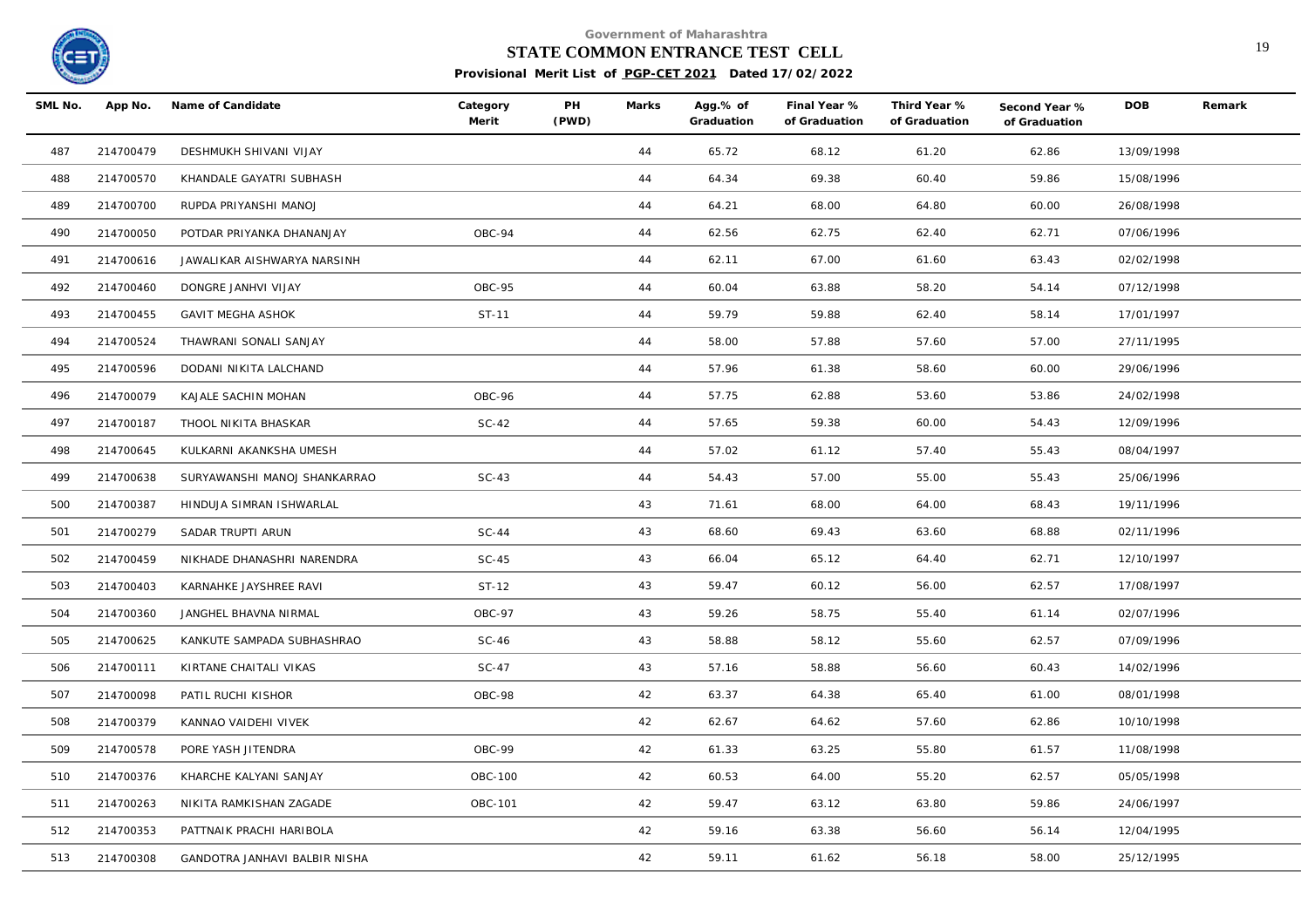

### **STATE COMMON ENTRANCE TEST CELL** 20

| SML No. |           | App No. Name of Candidate         | Category<br>Merit | PH<br>(PWD) | Marks | Agg.% of<br>Graduation | Final Year %<br>of Graduation | Third Year %<br>of Graduation | Second Year %<br>of Graduation | <b>DOB</b> | Remark |
|---------|-----------|-----------------------------------|-------------------|-------------|-------|------------------------|-------------------------------|-------------------------------|--------------------------------|------------|--------|
| 514     | 214700637 | PATIL DIVYA SURAJ                 | OBC-102           |             | 42    | 59.09                  | 59.25                         | 54.60                         | 55.14                          | 20/06/1997 |        |
| 515     | 214700288 | INGLE GAURI SHRIDHAR              |                   |             | 42    | 58.25                  | 62.12                         | 54.20                         | 55.14                          | 09/09/1997 |        |
| 516     | 214700320 | BOTE MUGDHA BALASAHEB             | ST-13             |             | 42    | 58.00                  | 66.43                         | 55.00                         | 56.17                          | 09/07/1998 |        |
| 517     | 214700354 | PARMAR NEHA SURESH                | $DT/VJ-12$        |             | 42    | 57.72                  | 62.38                         | 51.40                         | 56.14                          | 30/03/1997 |        |
| 518     | 214700706 | SRIVASTAV JAISHREE VIRENDRA KUMAR |                   |             | 42    | 56.71                  | 55.25                         | 55.60                         | 61.29                          | 25/07/1995 |        |
| 519     | 214700453 | INAMDAR FIRDOS HATIM              |                   |             | 42    | 56.39                  | 57.12                         | 54.80                         | 54.57                          | 06/01/1994 |        |
| 520     | 214700423 | RUTUJA RANJENDRA PIMPARWAR        |                   |             | 42    | 56.14                  | 59.50                         | 59.00                         | 52.86                          | 15/01/1996 |        |
| 521     | 214700409 | JAISWAL RUCHIKA ATUL              | OBC-103           |             | 42    | 55.86                  | 60.62                         | 53.20                         | 53.86                          | 01/02/1998 |        |
| 522     | 214700486 | UTTEKAR DIKSHA ABA                |                   |             | 41    | 65.97                  | 75.33                         | 63.78                         | 57.71                          | 19/03/1999 |        |
| 523     | 214700617 | GORE POONAM JAYRAM                | NT 3 (NT-D)-4     |             | 41    | 61.79                  | 63.00                         | 59.80                         | 61.29                          | 12/05/1997 |        |
| 524     | 214700633 | <b>GAJBHIYE SWEJAL ANIL</b>       | <b>SC-48</b>      |             | 41    | 61.30                  | 60.38                         | 62.40                         | 61.14                          | 10/04/1997 |        |
| 525     | 214700173 | SIMRAN CLEARENCE CORREA           |                   |             | 41    | 59.61                  | 62.50                         | 58.40                         | 59.86                          | 03/06/1998 |        |
| 526     | 214700462 | TACHTODE SHREYA RAMESH            | $SC-49$           |             | 41    | 59.51                  | 61.62                         | 58.40                         | 58.86                          | 06/09/1998 |        |
| 527     | 214700425 | DIVYA DEVENDER VARMA              |                   |             | 41    | 59.30                  | 63.38                         | 60.40                         | 57.43                          | 19/05/1996 |        |
| 528     | 214700229 | KOMAL SANJAY BHOSALE              |                   |             | 41    | 58.92                  | 63.75                         | 57.38                         | 57.83                          | 14/07/1998 |        |
| 529     | 214700601 | VARGHESE ASHLEY EDWARD            |                   |             | 41    | 57.55                  | 55.90                         | 53.41                         | 54.21                          | 19/10/1998 |        |
| 530     | 214700686 | UMA SANJAY SUPE                   |                   |             | 41    | 56.07                  | 56.75                         | 54.73                         | 53.17                          | 19/02/1999 |        |
| 531     | 214700629 | PAWAR AKSHAY ANURATH              |                   |             | 41    | 55.72                  | 55.12                         | 56.20                         | 56.14                          | 14/04/1997 |        |
| 532     | 214700407 | CHORDIA BHAGYASHREE RAJESH        |                   |             | 40    | 80.89                  | 80.89                         | 69.22                         | 69.14                          | 28/09/1998 |        |
| 533     | 214700583 | PRACHI MISAL                      | OBC-104           |             | 40    | 67.86                  | 66.75                         | 71.40                         | 67.86                          | 17/07/1997 |        |
| 534     | 214700216 | YADAV MADHUMITA HARBHAWAN         |                   |             | 40    | 62.39                  | 64.75                         | 57.20                         | 61.71                          | 20/05/1998 |        |
| 535     | 214700680 | ATRAM RUCHIKA SAVINANDAN          | ST-14             |             | 40    | 62.34                  | 67.00                         | 59.20                         | 59.57                          | 13/05/1997 |        |
| 536     | 214700313 | UKEY ANUPAMA RAVINDRA             | NT 1 (NT-B)-10    |             | 40    | 62.11                  | 71.25                         | 57.00                         | 57.29                          | 15/10/1995 |        |
| 537     | 214700452 | KADAM TEJASWINI DILIP             |                   |             | 40    | 61.37                  | 66.88                         | 57.60                         | 58.57                          | 20/12/1995 |        |
| 538     | 214700702 | SHETHIYA RANI RAJENDRA            |                   |             | 40    | 61.11                  | 53.22                         | 54.00                         | 61.71                          | 16/04/1997 |        |
| 539     | 214700589 | THALE MADHURANI YOGESH            | OBC-105           |             | 40    | 51.37                  | 57.75                         | 56.80                         | 57.14                          | 09/10/1998 |        |
| 540     | 214700392 | BHADANGE SURYABHAN VALMIK         | NT 3 (NT-D)-5     |             | 39    | 57.09                  | 55.38                         | 54.40                         | 56.00                          | 01/01/1987 |        |